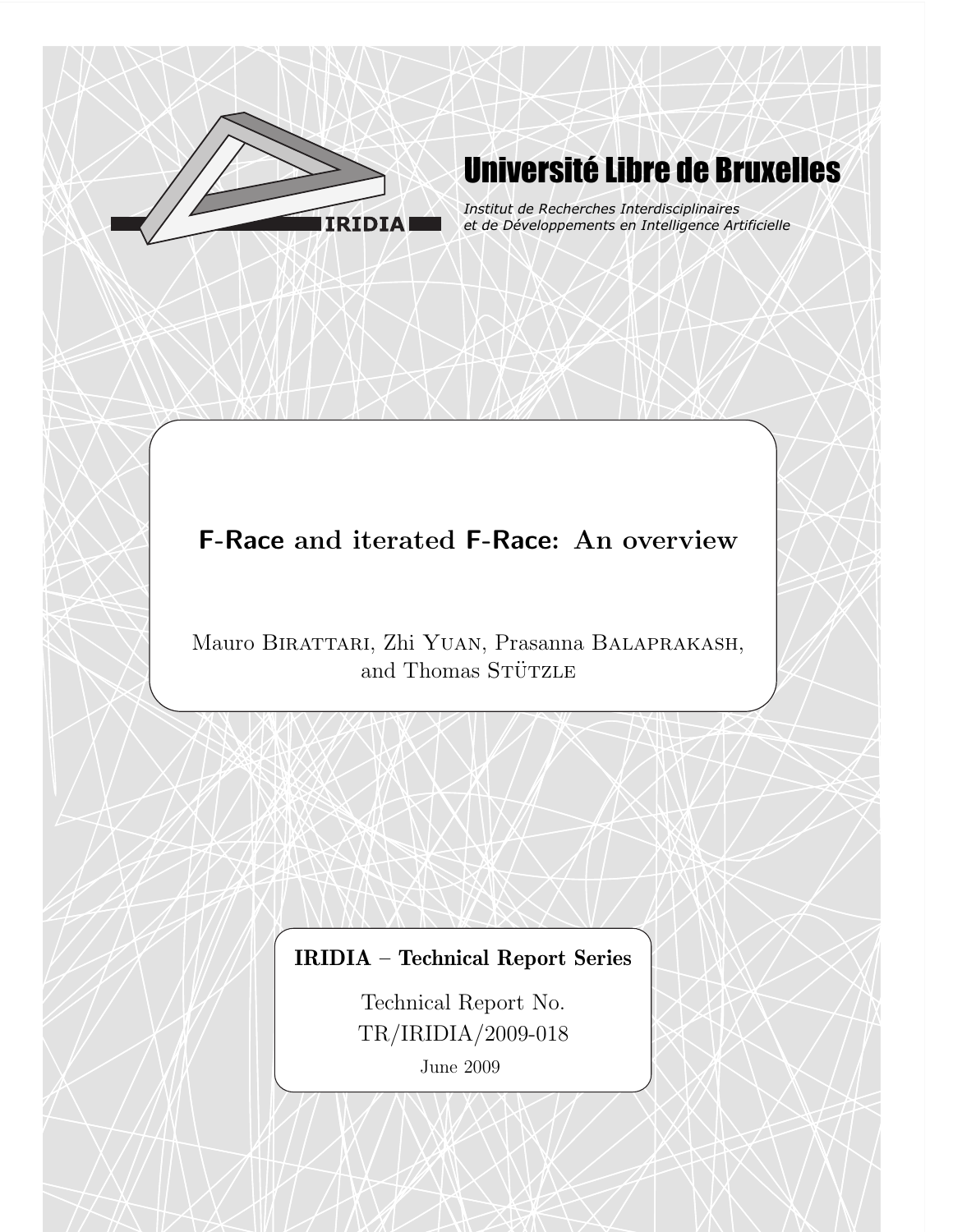#### IRIDIA – Technical Report Series ISSN 1781-3794

Published by:

IRIDIA, Institut de Recherches Interdisciplinaires et de Développements en Intelligence Artificielle UNIVERSITÉ LIBRE DE BRUXELLES Av F. D. Roosevelt 50, CP 194/6 1050 Bruxelles, Belgium

Technical report number TR/IRIDIA/2009-018

The information provided is the sole responsibility of the authors and does not necessarily reflect the opinion of the members of IRIDIA. The authors take full responsability for any copyright breaches that may result from publication of this paper in the IRIDIA – Technical Report Series. IRIDIA is not responsible for any use that might be made of data appearing in this publication.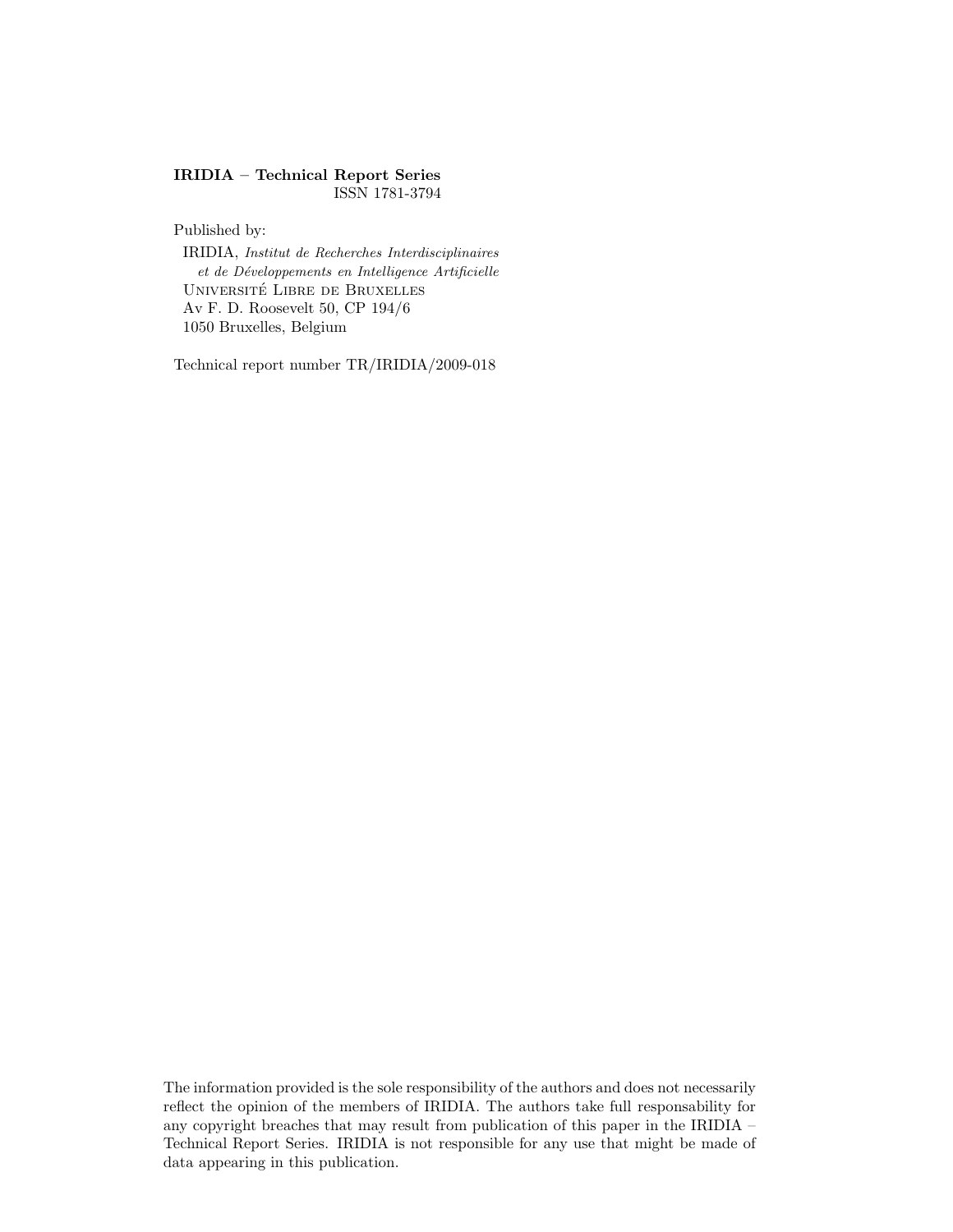## F-Race and iterated F-Race: An overview

Mauro BIRATTARI, Zhi YUAN, Prasanna BALAPRAKASH, and Thomas STÜTZLE

June 2009

#### Abstract

Algorithms for solving hard optimization problems typically have several parameters that need to be set appropriately such that some aspect of performance is optimized. In this article, we review F-Race, a racing algorithm for the task of automatic algorithm configuration. F-Race is based on a statistical approach for selecting the best configuration out of a set of candidate configurations under stochastic evaluations. We review the ideas underlying this technique and discuss an extension of the initial F-Race algorithm, which leads to a family of algorithms that we call iterated F-Race. Experimental results comparing one specific implementation of iterated F-Race to the original F-Race algorithm confirm the potential of this family of algorithms.

### 1 Introduction

Many state-of-the-art algorithms for tackling computationally hard problems have a number of parameters that influence their search behavior. Such algorithms include exact algorithms such as branch-and-bound algorithms, algorithm packages for integer programming, and approximate algorithms such as stochastic local search (SLS) algorithms. The parameters can roughly be classified into numerical and categorical parameters. Examples of numerical parameters are the tabu tenure in tabu search algorithms or the pheromone evaporation rate in ant colony optmization (ACO) algorithms. Additionally, many algorithms can be seen as being composed of a set of specific components that are often interchangeable. Examples are different branching strategies in branch-and-bound algorithms, different types of crossover operators in evolutionary algorithms, or different types of local search algorithms in iterated local search. These interchangable components are often well described as categorical parameters of the underlying search method.

Research has clearly shown that the performance of parameterized algorithms depends strongly on the particular values of the parameters and the choice of an appropriate setting of these parameters is itself a difficult optimization problem [1, 12, 14]. Given that typically not only the setting of numerical parameters but also that of categorical parameters needs to be determined, we call this problem also the *algorithm configuration problem*. An important aspect of this problem is that it is typically a stochastic problem. In fact, there are two main sources of stochasticity. The first is that often the algorithm itself is stochastic because it uses some randomized decisions during the search. In fact, this stochasticity is typical for SLS algorithms [28]. However, even if an algorithm is deterministic, its performance and search behavior depends on the particular instance to which it is applied. In fact, the particular instance being tackled can be seen as having been drawn according to some underlying, possibly unknown probability distribution, introducing in this way a second stochastic factor.

In our research, we have developed a method, called F-Race, which is particularly well suited for dealing with this stochastic aspect. It is a method that is inspired from racing algorithms in machine learning, in particular Hoeffding races [33, 34, 35]. The essential idea of racing methods, in general, and ours, in particular, is to evaluate a given set of candidate configurations iteratively on a stream of instances. As soon as enough statistical evidence is gathered against some candidate configurations, these are eliminated and the race continues only with the surviving ones. In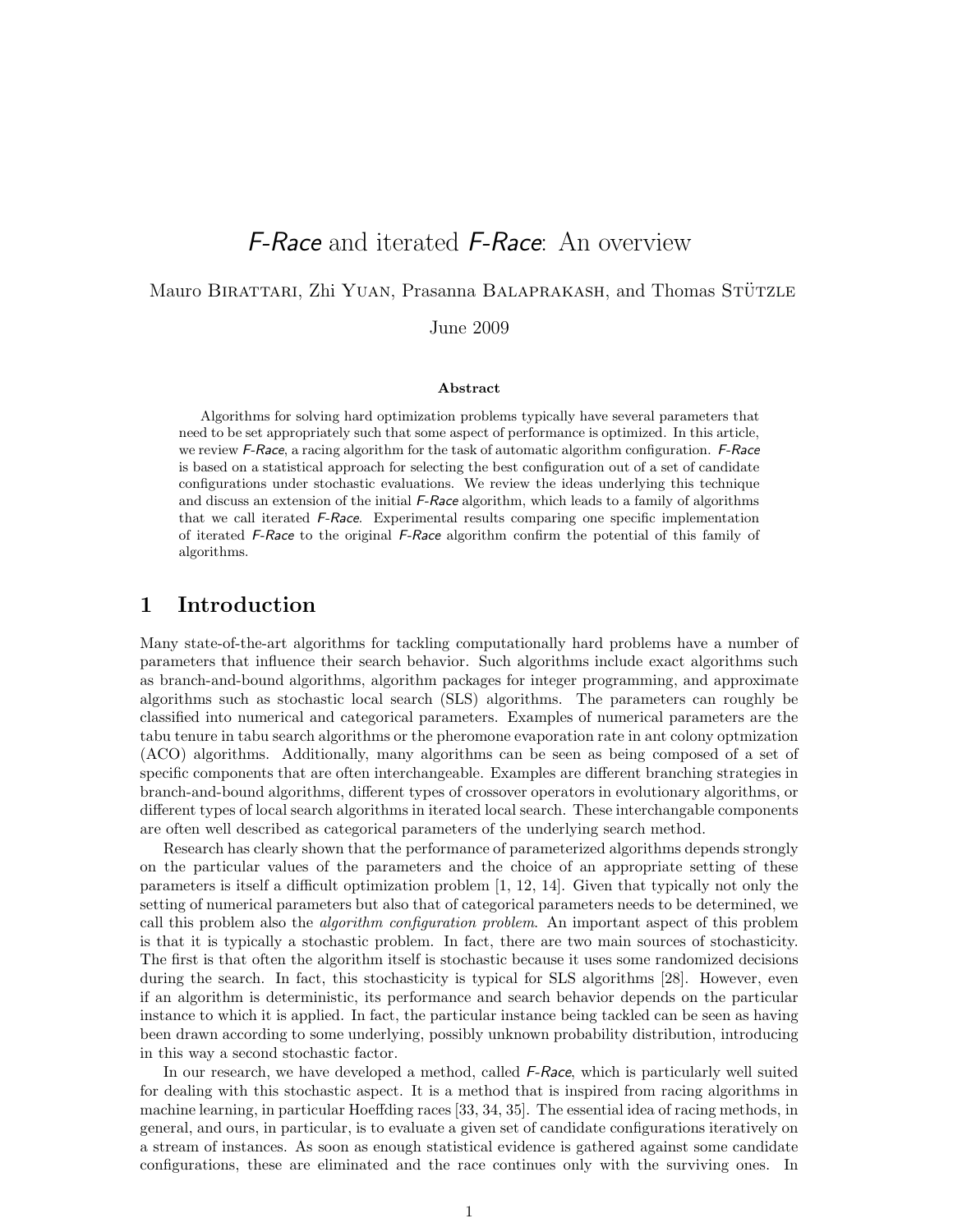our case, this method uses after each evaluation round of the candidate configurations, the nonparametric Friedman test as a family-wise test: it checks whether there is evidence that at least one of the configurations is significantly different from others. If the null hypothesis of no differences is rejected, Friedman post-tests are applied to eliminate those candidate configurations that are significantly worse than the best one.

In this article, we first formally describe the algorithm configuration problem, following [14, 12]. Next, in Section 3, we give details on F-Race. Section 4 discusses considerations on the sampling of candidate configurations, proposes a family of iterated F-Race algorithms, and defines one specific iterated F-Race algorithm, which extends over an earlier version published in [4]. Computational results with this new variant, which are presented in Section 5, confirm its advantage over other ways of generating the candidate configurations for F-Race. We end this article by an overview of available F-Race applications and outline ideas for further research.

## 2 The algorithm configuration problem

F-Race is a method for the offline configuration of parameterized algorithms. In the training phase of offline tuning, an algorithm configuration is to be determined in a limited amount of time that optimizes some measure of algorithm performance. The final algorithm configuration is then deployed in a *production phase* where the algorithm is used to solve previously unseen instances.

A crucial aspect of this algorithm configuration problem is that it is a problem of generalization, as it occurs in other fields such as machine learning. Based on a given set of training instances, the goal is to find high-perfoming algorithm configurations that perform well on (a potentially infinite set of) unseen instances that are not available when deciding on the algorithm's parameters. Hence, one assumption that is tacitly made is that the set of training instances is representative for the instances the algorithm faces once it is employed in the production phase. The notions of best performance, generalization, etc. are made explicit in the formal definition of the algorithm configuration problem.

#### 2.1 The algorithm configuration problem

The problem of configuring a parameterized algorithm can be formally defined as a 7 tuple  $\langle \Theta, I, P_I, P_C, t, \mathcal{C}, T \rangle$ , where

- $\bullet$   $\Theta$  is the possibly infinite set of candidate configurations.
- I is the possibly infinite set of instances.
- $P_I$  is a probability measure over the set  $I$ .
- $t : I \to \mathbb{R}$  is a function associating to every instance the computation time that is allocated to it.
- $c(\theta, i, t(i))$  is a random variable representing the cost measure of a configuration  $\theta \in \Theta$  on instance  $i \in I$  when run for computation time  $t(i)$ .<sup>1</sup>
- $C \subset \Re$  is the range of c, that is, the possible values for the cost measure of the configuration  $\theta \in \Theta$  on an instance  $i \in I$ .
- $P_C$  is a probability measure over the set C: With the notation  $P_C(c|\theta, i)$ , we indicate the probability that c is the cost of running configuration  $\theta$  on instance i.

 $1$ To make the notation lighter, in the following we often will not mention the dependence of the cost measure on  $t(i)$ . We use the term cost to refer, without loss of generality, to the minimization of some performance measure such as the objective function value in a minimization problem or the computation time taken for a decision problem instance.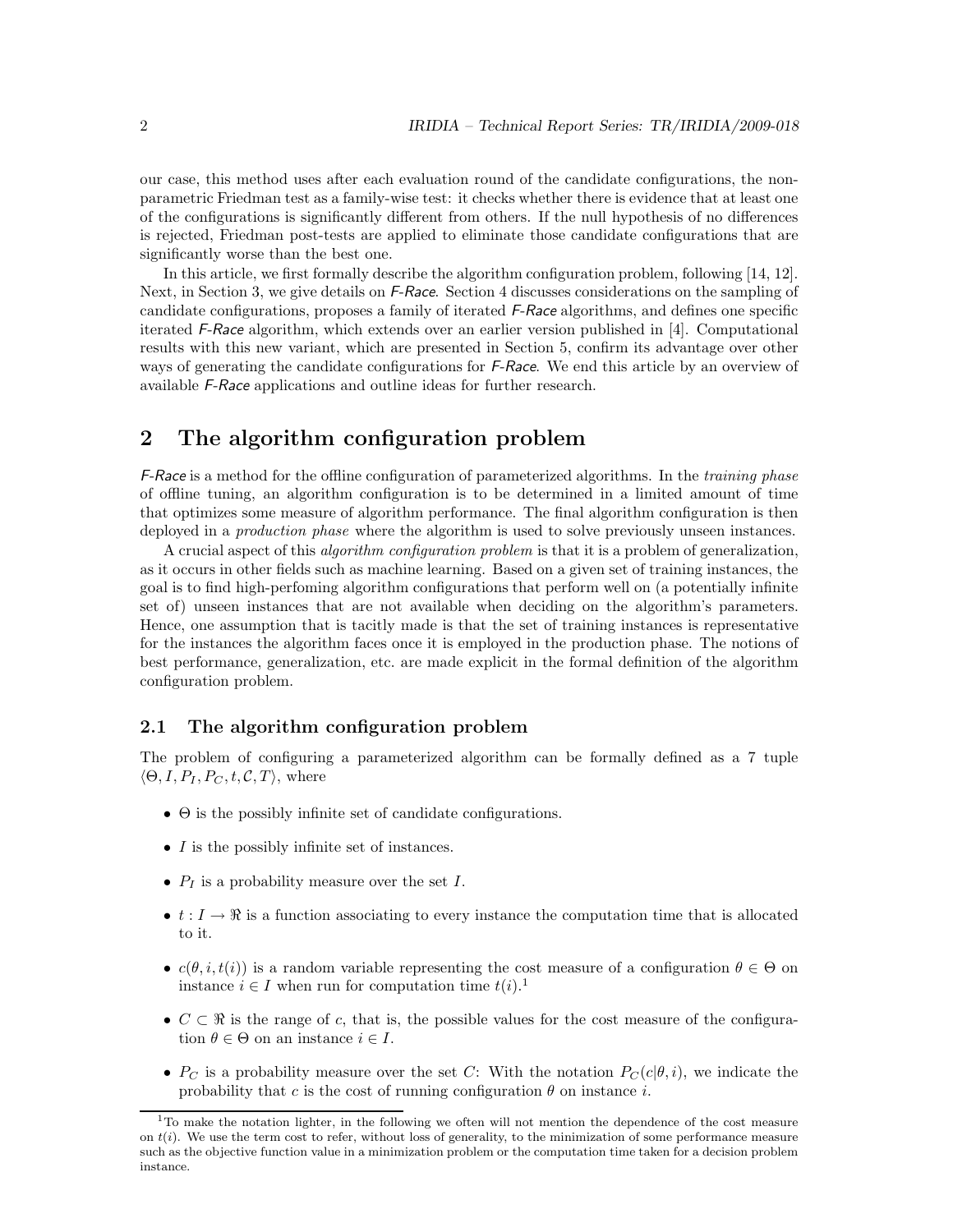- $\mathcal{C}(\theta) = \mathcal{C}(\theta | \Theta, I, P_I, P_C, t)$  is the criterion that needs to be optimized with respect to  $\theta$ . In the most general case it measures in some sense the desirability of  $\theta$ .
- $\bullet$  T is the total amount of time available for experimenting with the given candidate configurations on the available instances before delivering the selected configuration.<sup>2</sup>

On the basis of these concepts, solving the problem of configuring a parameterized algorithm is to find the configuration  $\theta$  such that:

$$
\bar{\theta} = \arg\min_{\theta \in \Theta} \mathcal{C}(\theta). \tag{1}
$$

Throughout the whole article, we consider for  $C$  the expected value of the cost measure c:

$$
\mathcal{C}(\theta) = E_{I,C}[c] = \int c \, dP_C(c|\theta, i) \, dP_I(i),\tag{2}
$$

where the expectation is considered with respect to both  $P_I$  and  $P_C$ , and the integration is taken in the Lebesgue sense [8]. However, other options for defining the cost measure to be minimized such as the median cost or a percentile of the cost distribution are easily conceivable.

The measures  $P_I$  and  $P_C$  are usually not explicitly available and the analytical solution of the integrals in Eq. 2 is not possible. In order to overcome this limitation, the expected cost can be estimated in a Monte Carlo fashion on the basis of running the particular algorithm configuration on a training set of instances.

The cost measure  $c$  in Eq. 2 can be defined in various ways. For example, the cost of a configuration  $\theta$  on an instance i can be measured by the objective function value of the best solution found in a given computation time  $t(i)$ . In such a case, the task is to tune algorithms for an optimization problem and the goal is to optimize the solution quality reached within a given computation time. In the case of decision problems, the goal is rather to choose parameter settings such that the computation time to arrive at a decision is minimized. In this case, the cost measure would be the computation time taken by an algorithm configuration to decide an instance i. Since arriving at a decision may take infeasibly long computation times, the role played by the function  $t$  is to give a maximum computation time budget for the execution of the algorithm configuration. If after a cutoff time of  $t(i)$  the algorithm has not finished, the cost measure may use additional penalties [29]. Finally, let us remark that the definition of the algorithm configuration problem applies not only to the configuration of stochastic algorithms, but it extends also to deterministic, parameterized algorithm: in this case,  $c(\theta, i, t(i))$  is strictly speaking not anymore a random variable but a deterministic function; the stochasticity is then due to the instance distribution  $P_I$ .

One basic question concerns how many times a configuration should be evaluated on each of the available problem instances for estimating the expected cost. Assuming that the performance of a stochastic algorithm is evaluated by a total of N runs, it has been proved by Birattari [10, 12], that sampling N instances with one run on each instance results in the lowest variance of the estimator. Hence, it is always preferable to have a large set of training instances available. If, however, only few training instances are provided, one needs to go back to evaluating algorithm configurations on the instances more than once.

#### 2.2 Types of parameters

As said in the introduction, algorithms can have different types of parameters. There we have distinguished between *categorical* and *numerical* parameters. Categorical parameters typically refer to different procedures or discrete choices that can be taken by an algorithm (or, more in general, an algorithm framework such as a metaheuristic). In SLS algorithms examples are the type of perturbations and the particular local search algorithm used in iterated local search (ILS) or the type of neighborhood structure to be used in iterative improvement algorithms. Sometimes

 ${}^{2}$ In the following, we refer to T also as *computational budget*; often it will be measured as the number of algorithm runs instead of a total amount of computation time.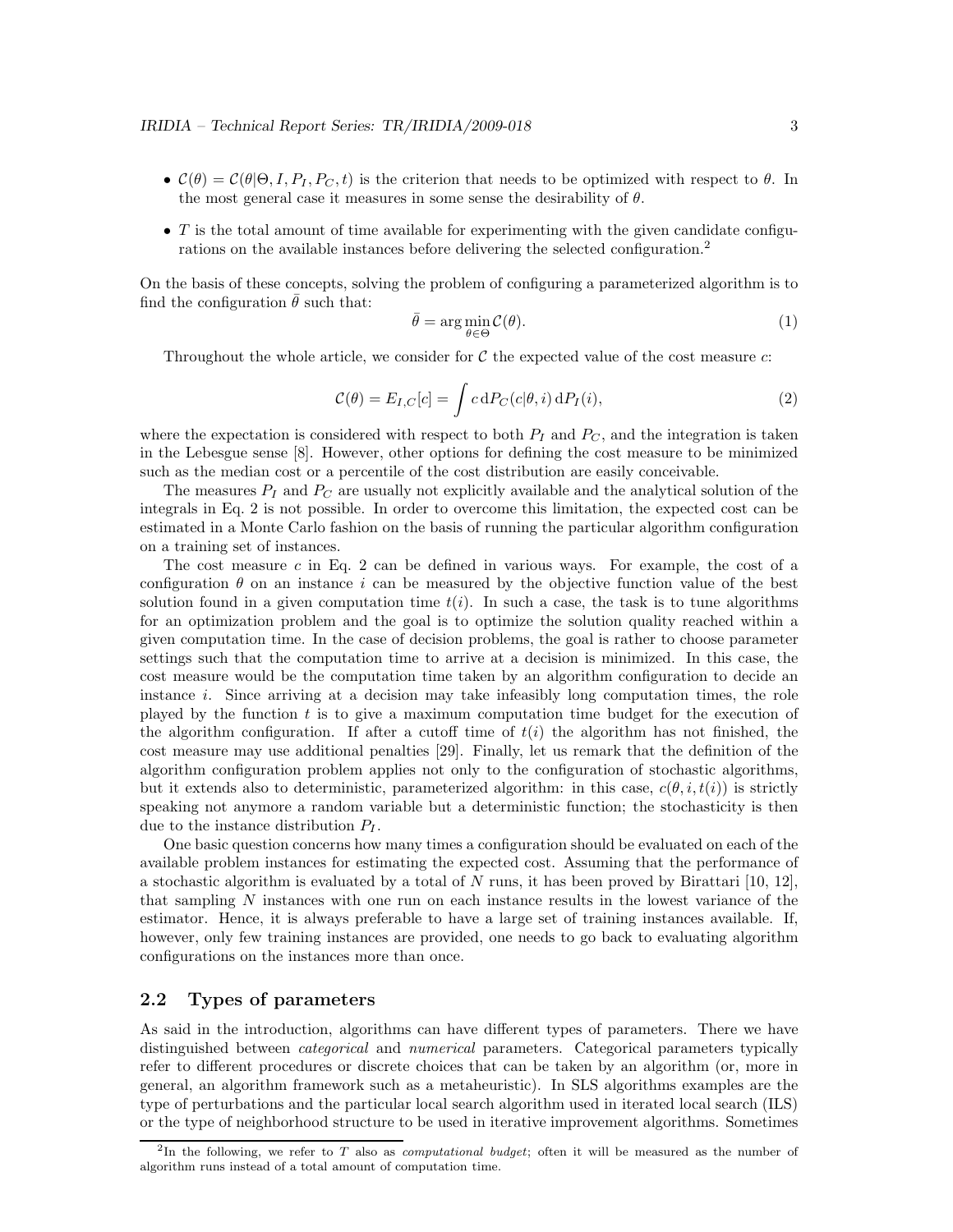it is possible to order the categories of these categorical parameter according to some surrogate measure. For example, neighborhoods may be ordered according to their size or crossover operators in genetic algorithms according to the disruptedness they introduce. Hence, sometimes categorical parameters can be converted into ordinal ones. (We are, however, not aware of configuration methods that exploited this possibility so far.) Categorical parameters that may be ordered based on secondary criteria, we call pseudo-ordinal parameters.<sup>3</sup>

Besides categorical parameters, numerical parameters are common in many algorithms. Continuous numerical parameters take as values some subset of the real numbers. Examples of these are the pheromone evaporation rate in ACO, or the cooling rate in simulated annealing. Often, numerical parameters take integer values; an example is the strength of a perturbation that is measured by the number of solution components that change. If such parameters have a relatively large domain, they may be treated in the configuration task as continuous parameters, which are then rounded to the next integer. In the following we call such integer parameters quasi-continuous parameters.

Furthermore, it is often the case that some parameter is only in effect when another parameter, usually a categorical one, takes certain values. This is the case of a conditional parameter. An example can be given in ILS, where as one option a tabu search may be used as the local search; in this case, the tabu list length parameter is a conditional parameter that depends on whether a categorical parameter "type of local search" indicates that tabu search is used.<sup>4</sup> The F-Race based configuration algorithms described in this article are able to handle all aforementioned types of parameters, including conditional parameters.

## 3 F-Race

The conceptually simplest approach for estimating the expected cost of an algorithm configuration θ, as defined by Eq. 2, is to run the algorithm using a sufficiently large number of instances. This estimation can be repeated for a number of candidate configurations and once the overall computational budget allocated for the selection process is consumed, the candidate configuration with the lowest estimate is chosen as the best performing configuration. This is an example of what can be characterized as the *brute-force approach* to algorithm configuration.

There are two main problems associated with this brute-force approach. The first is that one needs to determine a priori how often a candidate configuration is evaluated. The second is that also poor performing candidate configurations are evaluated with the same amount of computational resources as the good ones.

#### 3.1 The racing approach

As one possibility to avoid the disadvantages of the brute-force approach we have used a racing approach. The racing approach originated from the machine learning community [34], where it was first proposed for solving the model selection problem [16]. We adapted this approach to make it suitable for the algorithm configuration task. The racing approach performs the evaluation of a finite set of candidate configurations using a systematic way to allocate the computational resources among them. The racing algorithm evaluates a given finite set of candidate configurations step by step. At each step, all the remaining candidate configurations are evaluated in parallel,<sup>5</sup>

 $3\text{Note that, strictly speaking, binary parameters are also ordinal ones, although they are usually handled without$ considering an ordering.

<sup>4</sup> It is worth noticing that sometimes it may make sense to replace a numerical parameter by a categorical parameter plus a conditional parameter, if changing the numerical parameter may lead to drastic changes in design choices of an algorithm. Consider as an example the probability of applying a crossover operator. This parameter may take a value of zero, which indicates actually that no crossover is applied. In such cases it may be useful to introduce a binary parameter, which indicates whether crossover is used or not, together with a conditional parameter on the crossover probability, which is only used if the binary parameter indicates that crossover is used.

<sup>5</sup>A round of function evaluations of surviving candidate configurations on a certain instance is called an evaluation step, or, simply, a step. By function evaluation, we refer to one run of the candidate configuration on one instance.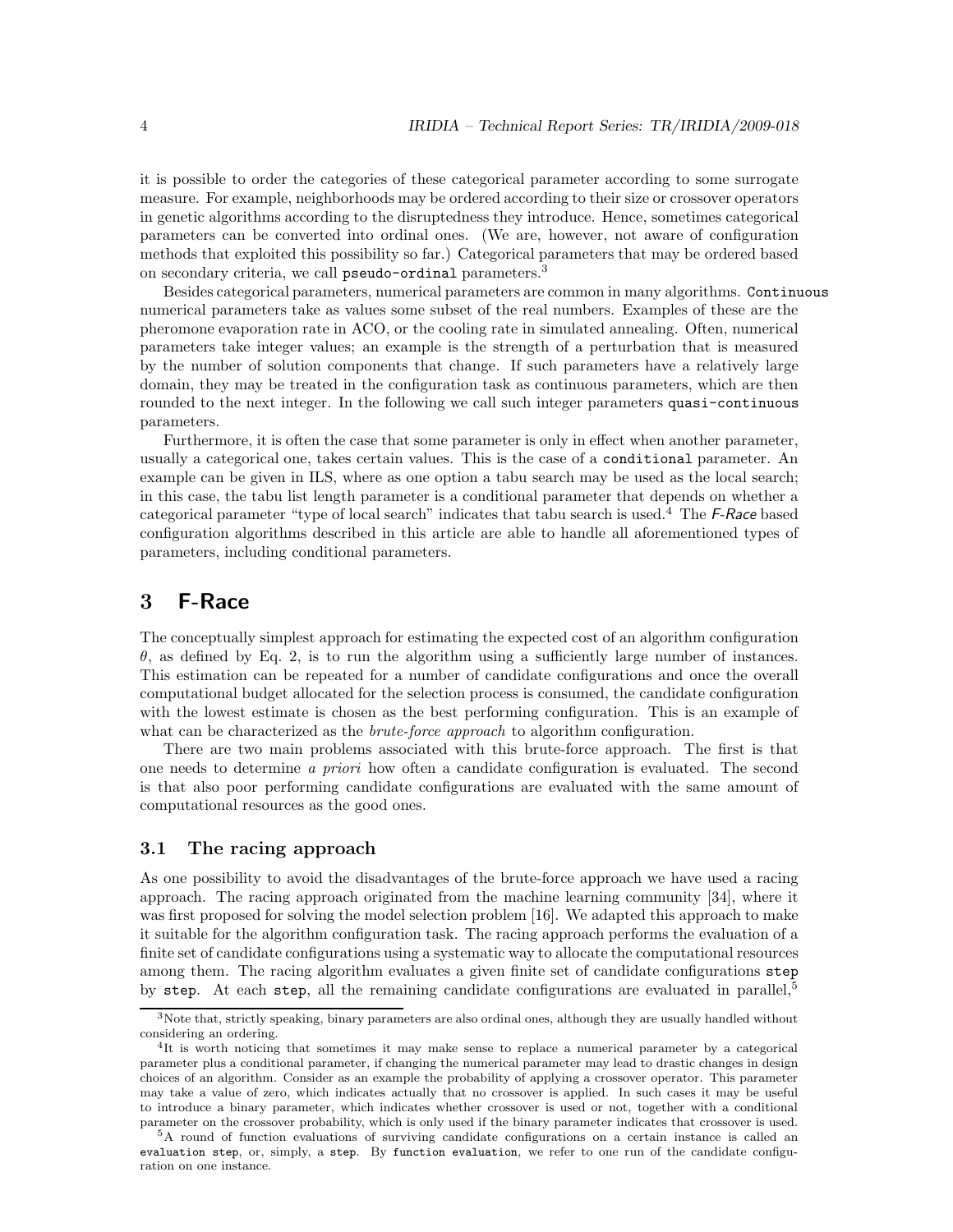and the poor candidate configurations are discarded as soon as sufficient statistical evidence is gathered against them. The elimination of the poor candidates allows to focus the computations on the most promising ones to obtain lower variance estimates for these. In this way, the racing approach overcomes the two major drawbacks of the brute-force approach. First, it does not require a fixed number of steps for each candidate configuration but it determines it adaptively based on statistical evidence. Second, poor performing candidates will not be evaluated as soon as enough evidence is gathered against them. A graphical illustration of the racing algorithm and the brute-force approach is shown in Fig. 1.

To describe the racing approach formally, suppose a sequence of training instances  $i_k$ , with  $k = 1, 2, \ldots$ , is randomly generated from the target class of instances I following the probability model  $P_I$ . Denote by  $c_k^{\theta}$  the cost of a single run of a candidate configuration  $\theta$  on instance  $i_k$ . The evaluation of the candidate configurations is performed incrementally such that at the k-th step, the array of observations for evaluating  $\theta$ ,

$$
c^k(\theta) = \big(c_1^{\theta}, c_2^{\theta}, \ldots, c_k^{\theta}\big),
$$

is obtained by appending  $c_k^{\theta}$  to the end of the array  $c^{k-1}(\theta)$ . A racing algorithm then generates a sequence of nested sets of candidate configurations

$$
\Theta_0 \supseteq \Theta_1 \supseteq \Theta_2 \supseteq \ldots,
$$

where  $\Theta_k$  is the set of the surviving candidate configurations after step k. The sets of surviving candidate configurations start from a finite set  $\Theta_0 \subseteq \Theta$ , which is typically obtained by sampling  $|\Theta_0|$  candidate configurations from  $\Theta$ . How the initial set of candidate configurations can be generated is the topic of Section 4. The step from a set  $\Theta_{k-1}$  to  $\Theta_k$  is obtained by possibly discarding some configurations that appear to be suboptimal on the basis of information that becomes available at step  $k$ .

At step k, when the set of the surviving candidates is  $\Theta_{k-1}$ , a new instance  $i_k$  is considered. Each candidate  $\theta \in \Theta_{k-1}$  is tested on  $i_k$  and each observed cost  $c_k^{\theta}$  is appended to the respective array  $c^{k-1}(\theta)$  to form the arrays  $c^k(\theta)$  for each  $\theta \in \Theta_{k-1}$ . Step k terminates defining set  $\Theta_k$  by dropping from  $\Theta_{k-1}$  the candidate configurations that appear to be suboptimal based on some statistical test that compares the arrays  $c^k(\theta)$  for all  $\theta \in \Theta_{k-1}$ .

The above described procedure is iterated and stops either when all candidate configurations but one are discarded, a given maximum number of instances have been sampled, or when the predefined computational budget  $B$  has been exhausted.<sup>6</sup>

#### 3.2 The peculiarity of F-Race

F-Race is a racing algorithm based on the non-parametric Friedman's two-way analysis of variance by ranks [22], for short, Friedman test. This algorithm was first proposed by Birattari et al. [14] and studied in detail in Birattari's PhD thesis [11].

To describe F-Race, assume it has reached step k, and  $m = |\Theta_{k-1}|$  candidate configurations are still in the race. The Friedman test assumes that the observed costs are  $k$  mutually independent m-variate random variables

$$
b_1 = \begin{pmatrix} c_1^{\theta_{v_1}}, & c_1^{\theta_{v_2}}, & \dots, & c_1^{\theta_{v_m}} \end{pmatrix}
$$
  
\n
$$
b_2 = \begin{pmatrix} c_2^{\theta_{v_1}}, & c_2^{\theta_{v_2}}, & \dots, & c_2^{\theta_{v_m}} \end{pmatrix}
$$
  
\n
$$
\vdots \qquad \vdots \qquad \vdots \qquad \ddots \qquad \vdots
$$
  
\n
$$
b_k = \begin{pmatrix} c_k^{\theta_{v_1}}, & c_k^{\theta_{v_2}}, & \dots, & c_k^{\theta_{v_m}} \end{pmatrix}
$$

 $6$ The computational budget may be measured as a total available computation time T (see definition of the configuration problem on page 2). It is, however, often more convenient to define the maximum number of function evaluations, if each function evaluation is limited to a same amount of computation time.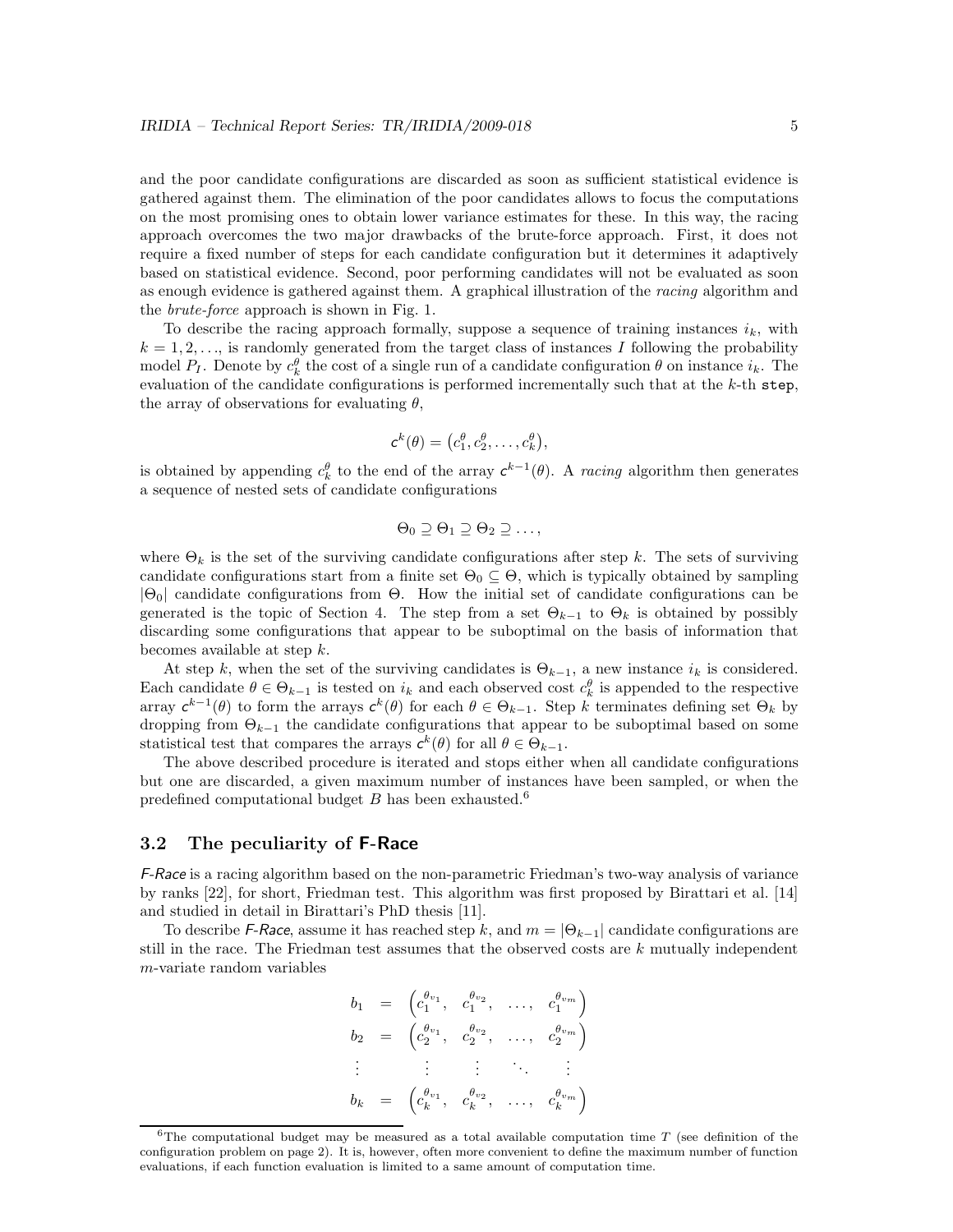Figure 1: Graphical representation of the allocation of configuration evaluations by the racing approach and the brute-force approach. In the racing approach, as soon as sufficient evidence is gathered that a candidate is suboptimal, such candidate is discarded from further evaluation. As the evaluation proceeds, the *racing* approach focuses thus more and more on the most promising candidates. On the other hand, the brute-force approach tests all given candidates on the same number of instances. The shadowed figure represents the computation performed by the racing approach, while the dashed rectangle the one of the brute-force approach. The two figures cover the same surface, that is, the two approaches are allowed to perform the same total number of experiments.



called blocks, where each block  $b_l$  corresponds to the computational results obtained on instance  $i_l$ by each surviving configuration at step  $k$ .

Within each block, the costs  $c_l^{\theta}$  are ranked in non-decreasing order; average ranks are used in case of ties. For each configuration  $\theta_{v_j} \in \Theta_{k-1}$ ,  $R_{lj}$  is the rank of  $\theta_{v_j}$  in block  $b_l$ , and  $R_j = \sum_{l=1}^k R_{lj}$ is the sum of ranks for configuration  $\theta_{v_j}$ , over all instances  $i_l$ , with  $1 \leq l \leq k$ . The test statistic used by the Friedman test is the following [22]:

$$
T = \frac{(m-1)\sum_{j=1}^{m} \left(R_j - \frac{k(m+1)}{2}\right)^2}{\sum_{l=1}^{k} \sum_{j=1}^{m} R_{lj}^2 - \frac{km(m+1)^2}{4}}.
$$

Under the null hypothesis that all candidates are equivalent,  $\mathcal T$  is approximately  $\chi^2$  distributed with  $m-1$  degrees of freedom [39]. If the observed value of T is larger than the  $1-\alpha$  quantile of this distribution, the null hypothesis is rejected. This indicates that at least one candidate configuration gives better performance than at least one of the others.

If the null hypothesis is rejected in this family-wise test, it is justified to do pairwise comparisons between individual candidates. There are various ways of conducting these Friedman post hoc tests. For F-Race, we have chosen one particular one that is presented in the book of Conover [22]: candidates  $\theta_j$  and  $\theta_h$  are considered to be statistically significantly different if

$$
\frac{|R_j - R_h|}{\sqrt{\frac{2k(1 - \frac{T}{k(m-1)})(\sum_{l=1}^k \sum_{j=1}^m R_{lj}^2 - \frac{km(m+1)^2}{4})}{(k-1)(m-1)}}} > t_{1-\alpha/2},
$$

where  $t_{1-\alpha/2}$  is the  $1-\alpha/2$  quantile of the Student's t distribution.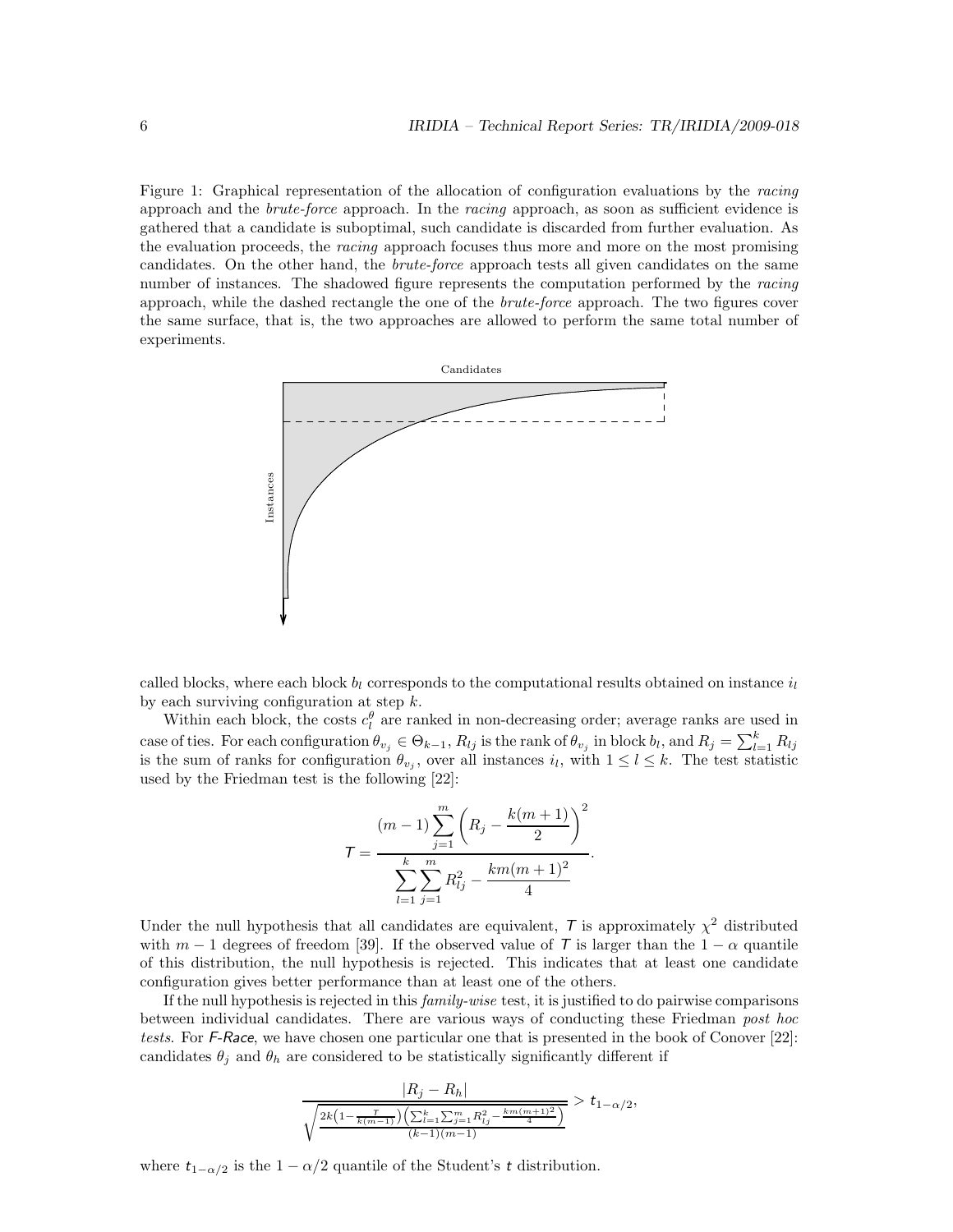If  $F$ -Race does not reject at step k the null hypothesis of the family-wise comparison, all candidate configurations in  $\Theta_{k-1}$  pass to  $\Theta_k$ ; if the null hypothesis is rejected, pairwise comparisons are performed between the best candidate configuration and each other one. The best candidate configuration is selected as the one that has the lowest expected rank. All candidate configurations that result significantly worse than the best one are discarded and will not appear in  $\Theta_k$ .

When only two candidates remain in the race, the Friedman test reduces to the *binomial sign* test for two dependent samples [45]. However, in the F-Race algorithm, the Wilcoxon matchedpairs signed-ranks test [22] is adopted, for the reason that the Wilcoxon test is more powerful and data-efficient than the binomial sign test in such a case [46].

In F-Race, the test statistic is based on the ranking of the candidates. Ranking plays an important two-fold role. The first one is due to the non-parametric nature of a test based on ranking. A second role played by ranking in  $F$ -Race is to implement in a natural way a blocking design [23, 36]. By focusing only on the ranking of the different configurations within each instance, this blocking design becomes an effective way for normalizing the costs observed on different instances.

## 4 The sampling strategy for F-Race

In the previous section, the question, how the set of candidate configurations  $\Theta_0$  is defined, was left open. This is the question we address in this section; in fact, it should be clear that this question is rather independent of the definition of F-Race: any reasonable sampling method may be considered.

#### 4.1 Full factorial design

When F-Race was first proposed [14], the candidate configurations were collected by a full factorial design (FFD) on the parameter space. The reason of adopting a full factorial design at that time was that it made more convenient the focus on the evaluation of F-Race and its comparison to other ways of defining races.

A full factorial design can be done by determining for each parameter a number of levels either manually, randomly or in some other way. Then, each possible combination of these levels represents a unique configuration, and  $\Theta_0$  comprises all possible combinations. One main drawback of a full factorial design is that it requires expertise to select the levels of each parameter. Maybe more importantly, the set of candidate configurations grows exponentially with the number of parameters. Suppose that  $d$  is the dimension of the parameter space and that each dimension has l levels; then the total number of candidate configurations would be  $l^d$ . It therefore quickly becomes impractical and computationally prohibitive to test all possible combinations even for a reasonable number of levels at each dimension. We denote the version of F-Race using a full factorial design by F-Race(FFD).

#### 4.2 Random sampling design

The drawbacks of the full factorial design were described also by Balaprakash et al. [4]. They showed that  $F-R$  is with initial candidates generated by a random sampling design significantly outperforms the full factorial design for a number of applications. In the random sampling design, the initial elements are sampled according to some probability model  $P_X$  defined over the parameter space  $X$ .<sup>7</sup> If a priori information is available, such as the effects of certain parameters or their interactions, the probability model  $P_X$  can be defined accordingly. However, this is rarely the case, and the default way of defining the probability model  $P_X$  is to assume a uniform distribution over X. We denote the random sampling version of  $F$ -Race based on uniform distributions F-Race(RSD).

<sup>&</sup>lt;sup>7</sup>Note that the space of possible parameter value combinations  $X$  is different from the one-dimensional vector of candidate algorithm configurations Θ, and there exists a one-to-one mapping from X to Θ.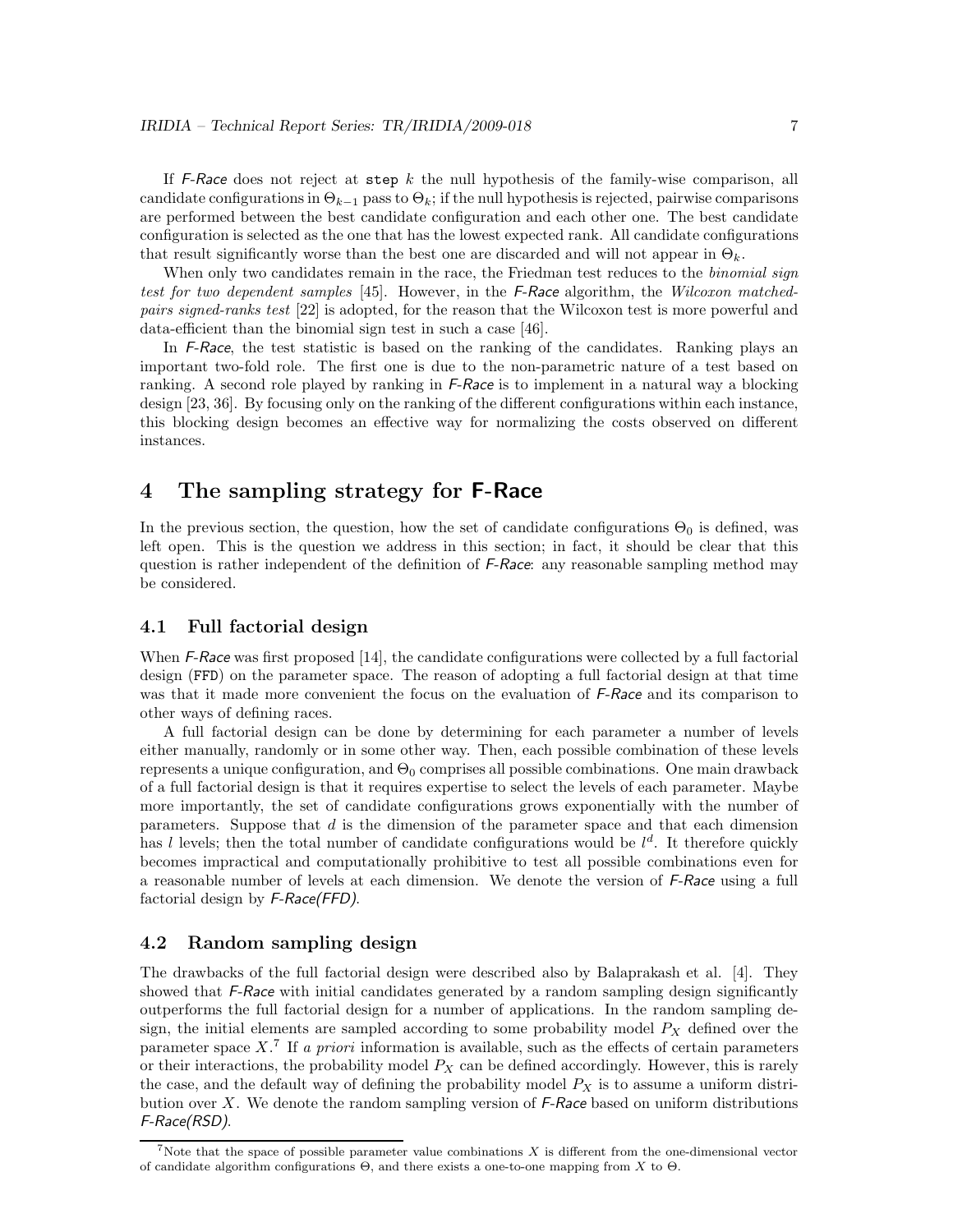Algorithm 1 Iterated F-Race

| <b>Require:</b> parameter space X, a noisy objective function black-box $f$ . |
|-------------------------------------------------------------------------------|
| initialize probability model $P_X$ for sampling from X                        |
| set iteration counter $l = 1$                                                 |
| repeat                                                                        |
| sample the initial set of configurations $\Theta_0^l$ based on $P_X$          |
| evaluate set $\Theta_0^l$ by f using F-Race                                   |
| collect elite configurations from <i>F-Race</i> to update $P_X$               |
| $l = l + 1$                                                                   |
| until termination criterion is met                                            |
| identify the best parameter configuration $x^*$                               |
| return $x^*$                                                                  |

Two main advantages of the random sampling design are that for numerical parameters, no a priori definition of the levels needs to be done and that an arbitrary number of candidate configurations can be sampled while still covering the parameter space, on average, uniformly.

#### 4.3 Iterated F-Race

As a next step, Balaprakash et al.  $[4]$  proposed the iterative application of F-Race, where at each iteration a number of surviving candidate configurations of the previous iteration bias the sampling of new candidate configurations. It is hoped in this way to focus the sampling of candidate configurations around the most promising ones. In this sense, iterated  $\mathcal{F}$ -Race follows directly the framework of model-based search [53], which is usually implemented in three steps. First, construct a candidate solution based on some probability model; second, evaluate all candidates; third, update the probability model biasing the next sampling towards the better candidate solutions. These three steps are iterated, until some termination criterion is satisfied.

Iterated F-Race proceeds in a number of iterations. In each iteration, first a set of candidate configurations is sampled; this is followed by one run of  $F$ -Race applied to the sampled candidate configurations. An outline of the general framework of iterated *F-Race* is given in Alg. 1.

There are many possible ways how iterated F-Race can be implemented. In fact, one possibility would be to use some algorithms for black-box mixed discrete-continuous optimization problems. However, a difficulty here may be that for *F-Race* to be effective, the number of candidate configurations should be reasonably large, while due to the necessarily strongly limited number of function evaluations, few iterations should be run. Therefore, in [4] a different approach was followed and an ad-hoc method was proposed for biasing the sampling. Unfortunately, the adhoc iterated F-Race was there only defined and tested on numerical parameters. Nevertheless, it is relatively straightforward to generalize the ideas presented there to categorical parameters. In what follows, we first give a general discussion of the issues that arise in the definition of an iterated F-Race algorithm and then we present one particular implementation in Section 4.4. For the following discussion, we assume that the total computational budget  $B$  for the configuration process, which is measured by the number of function evaluations, is given a priori.

- How many iterations? Iterated F-Race is an iterative process and therefore one needs to define the number of iterations. For a given computational budget, using few iterations will allow to sample at each iteration more candidate configurations and, hence, lead to more exploration at the cost of less possibilities of refining the model. In the extreme case of using only one iteration, this amounts to an execution of  $F$ -Race(RSD). Intuitively, the number of iterations should depend on the number of parameters: if only few parameters are present, we expect, others things being equal, the problem to be less difficult to optimize and, hence, less iterations to be required.
- Which computational budget at each iteration? Another issue concerns the distribution of the computational budget  $B$  among the iterations. The simplest idea is to divide the com-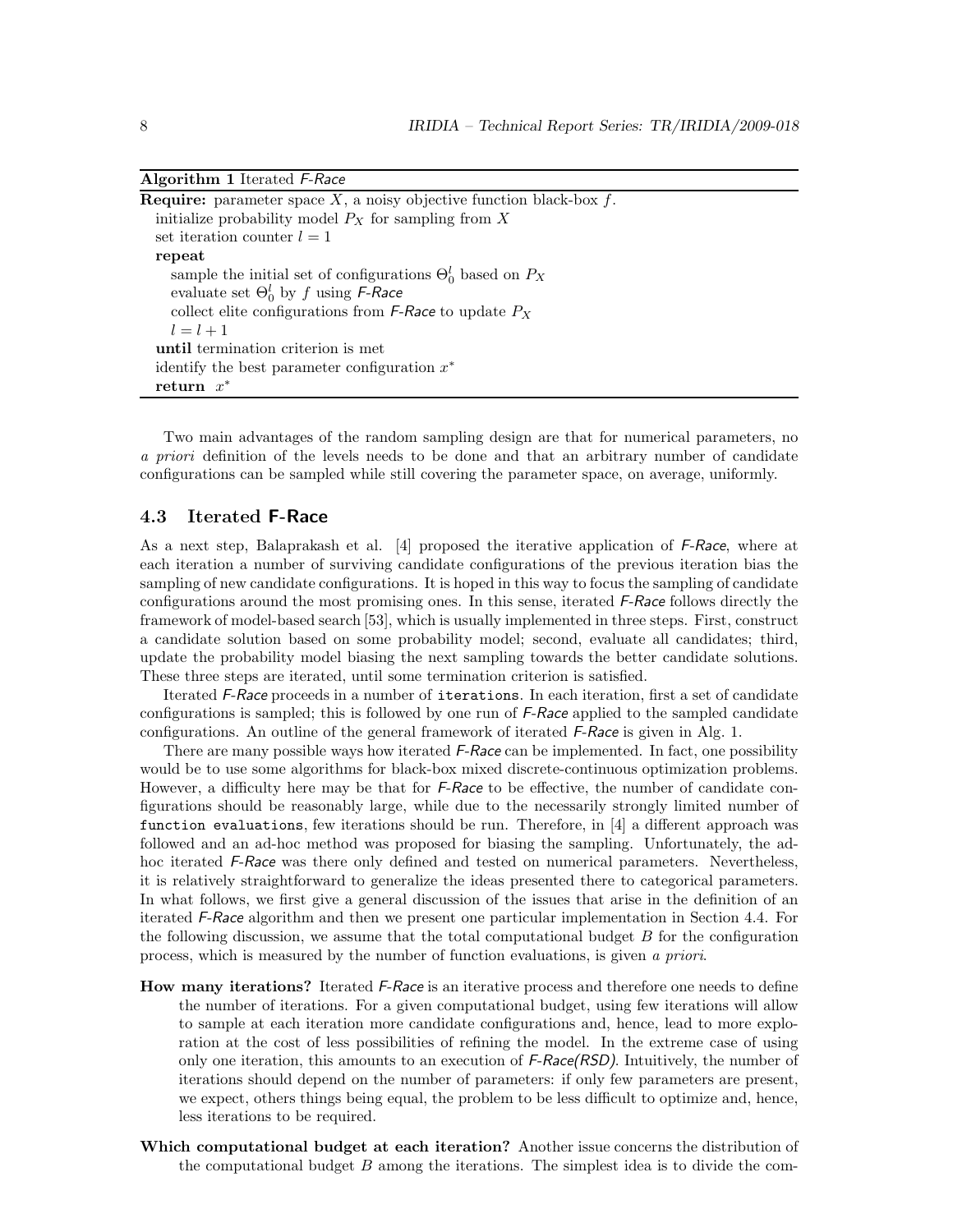putational budget equally among all iterations. However, other possibilities are certainly reasonable; for example, one may decrease the number of function evaluations available with an increase of the iteration counter to increase exploration in the first iterations.

- How many candidate configurations at each iteration? For F-Race, the number of candidate configurations to be sampled needs to be defined. A good idea is to make the number of candidate configurations dependent on the status of the race, in other words, the iteration counter. Typically, in the first iteration(s), the sampled candidate configurations are very different from each other, resulting in large performance differences. As a side effect, poor candidate configurations usually can be quickly eliminated. In later iterations, the sampled candidate configurations become more similar and it becomes more difficult to determine the winner, that is, more instances are needed to detect significant differences among the configurations. Hence, for a same budget of function evaluations for one application of F-Race, in early iterations more configurations can be sampled, while in later iterations less candidate configurations should be generated to identify with a low variance a winning configuration.
- When to terminate F-Race at each iteration? At each iteration  $l$ , F-Race terminates if one of the following two conditions is satisfied: (i) if the computational budget for the  $l$ -th iteration,  $B_l$ , is spent; (ii) when a minimum number of candidate configurations, denoted by  $N_{min}$ , remains. Another question concerns the value of  $N_{min}$ . F-Race terminates by default if a unique survivor is identified. However, to maintain sufficient exploration of the parameter space, in iterated F-Race it may be better to keep a number of survivors at each iteration and to sample around these survivors the candidate configurations for the next iteration. Additionally, for setting  $N_{min}$ , it may be a good idea to take into account the number of dimensions in the parameter space  $X$ : the larger the parameter space, the more survivors should remain to ensure sufficient exploration.
- How should the candidate configurations be generated? As said, all candidate configurations are randomly sampled in the parameter space according to some probability distribution. For continuous and quasi-continuous parameters, continuous probability distributions are appropriate; for categorical and ordinal parameters, however, discrete probability distributions will be more useful. A first question related to the probability distributions is of which type they should be. For example, in the first paper on iterated  $F$ -Race [4], normal distributions were chosen as models, but this choice need not be optimal. Another question related to the probability distributions is how they should be updated and, especially, how strong the bias towards the surviving configurations of the current iteration should be. Again, here the trade-off between exploration and exploitation needs to be taken into account.

#### 4.4 An example iterated F-Race algorithm

Here we describe one example implementation of iterated F-Race, to which we refer as  $I/F$ -Race in the following. This example implementation is based on the previous one published by Balaprakash et al. [4]. However, it differs in some parameter choices and extends the earlier version by defining a way to handle categorical parameters. Note that the proposed parameter settings are chosen in an ad-hoc version; tuning the parameter settings of  $I/F$ -Race was beyond the scope of this article.

- **Number of iterations.** We denote by L the number of iterations of  $I/F$ -Race, and increase L with d, the number of parameters, using a setting of  $L = 2 + round(\log_2 d)$ .
- Computational budget at each iteration. The computational budget is distributed as equally as possible across the iterations.  $B_l$ , the computational budget in iteration l, where  $l =$ 1, ..., L, is set to  $B_l = (B - B_{used})/(L - l + 1)$ ;  $B_{used}$  denotes the total computational budget used until iteration  $l - 1$ .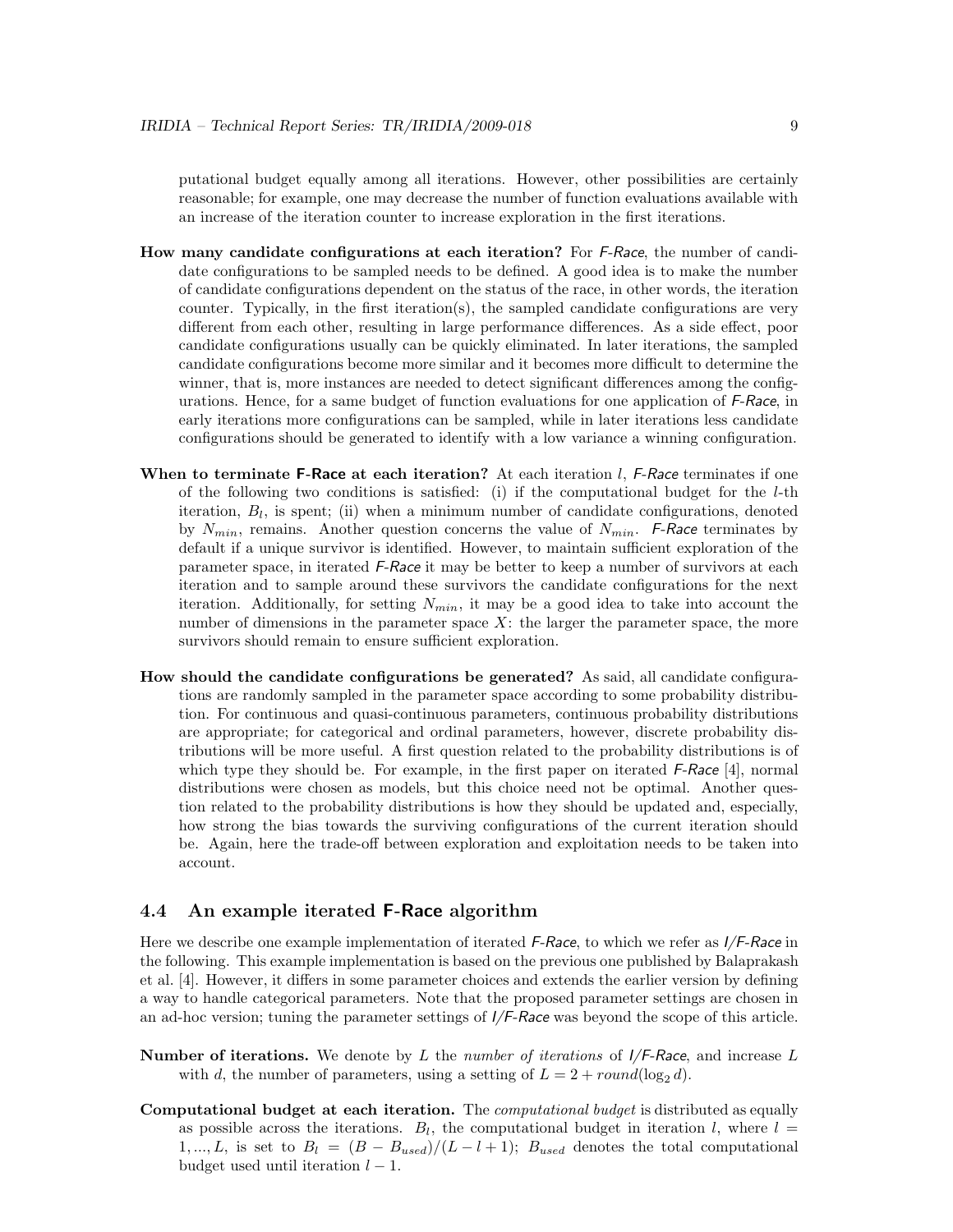- The number of candidate configurations. We introduce a parameter  $\mu_l$ , and set the number of candidate configurations sampled at iteration l to be  $N_l = \lfloor B_l/\mu_l \rfloor$ . We let  $\mu_l$  increase with the number of iterations, using a setting of  $\mu_l = 5 + l$ . This allows more evaluation steps to identify the winners when the configurations are deemed to become more similar.
- Termination of F-Race at each iteration. In addition to the usual termination criteria of *F-Race*, we stop it if at most  $N_{min} = 2 + round(log_2 d)$  candidate configurations remain.
- Generation of candidate configurations. In the first iteration, all candidate configurations are sampled uniformly at random. Once  $F$ -Race terminates, the best  $N_s$  candidate configurations are selected for the update of the probability model. We use  $N_s = \min(N_{survive}, N_{min}),$ where  $N_{survive}$  denotes the number of candidates that survive the race. These  $N_s$  elite configurations are then weighted according to their ranks, where the weight of an elite configuration with rank  $r_z$   $(z = 1, \ldots, N_s)$  is given by:

$$
w_z = \frac{N_s - r_z + 1}{N_s \cdot (N_s + 1)/2}.\tag{3}
$$

In other words, the weight of an elite configuration is inversely proportional to its rank. Since the instances for configuration are sampled randomly from the training set, the  $N_s$ elite configurations of the *l*th iteration will be re-evaluated in the  $(l+1)$ st iteration, together with the  $N_{l+1}-N_s$  candidate configurations to be sampled anew. (Alternatively, it is possible to evaluate the configurations on fixed instances, so that the results of the elite configurations from the last iteration could be reused.) The  $N_{l+1} - N_s$  new candidate configurations are iteratively sampled around one of the elite configurations. To do so, for sampling each new candidate configuration, first one elite solution  $E^z$   $(z \in \{1, ..., N_s\})$  is chosen with a probability proportional to its weight  $w_z$  and next a value is sampled for each parameter. The sampling distribution of each parameter depends on whether it is a numerical one (the set of such parameters is denoted by  $X^{num}$ ) or a categorical one (the set of such parameters is denoted by  $X^{cat}$ ). We have that the parameter space  $X = X^{num} \cup X^{cat}$ .

First suppose that  $X_i$  is a numerical parameter, i.e.  $X_i \in X^{num}$ , with boundary  $X_i \in$  $[X_i, X_i]$ . Denote  $v_i = X_i - \underline{X_i}$  the range of the parameter  $X_i$ . The sampling distribution of  $\overline{X_i}$  follows a normal distribution  $N(x_i^z, \sigma_i^l)$ , with  $x_i^z$  being the mean and  $\sigma_i^l$  being the standard deviation of  $X_i$  in the *l*<sup>th</sup> iteration. The standard deviation is reduced in a geometric fashion from iteration to iteration using a setting of

$$
\sigma_i^{l+1} = v_i \cdot \left(\frac{1}{N_{l+1}}\right)^{\frac{l}{d}} \quad \text{for } l = 1, \dots, L-1.
$$
 (4)

In other words, the standard deviation for the normal distribution is reduced by a factor of  $\left(\frac{1}{N_{t+1}}\right)^{\frac{1}{d}}$  as the iteration counter increments. Hence, the more parameters, the smaller the update factor becomes, resulting in a stronger bias of the elite configuration on the sampling. Furthermore, the larger the number of candidate configurations to be sampled, the stronger the bias of the sampling distribution.

Now, suppose that  $X_i \in X^{cat}$  with  $n_i$  levels  $F_i = f_1, \ldots, f_{n_i}$ . Then we use a discrete probability distribution  $P_l(F_i)$  with iteration  $l = 1, ..., L$ , and initialize  $P_1$  to be uniformly distributed over  $F_i$ . Suppose further that after the *l*-th iteration  $(l > 1)$ , the *i*th parameter of the selected elite configuration  $E^z$  takes level  $f_i^z$ . Then, the discrete distribution of parameter  $X_i$  is updated as:

$$
P_{l+1}(f_j) = P_l(f_j) \cdot (1 - \frac{l}{L}) + I_{j=f_i^z} \cdot \frac{l}{L} \quad \text{for } l = 1, ..., L-1 \text{ and } j = 1, ..., n_i \quad (5)
$$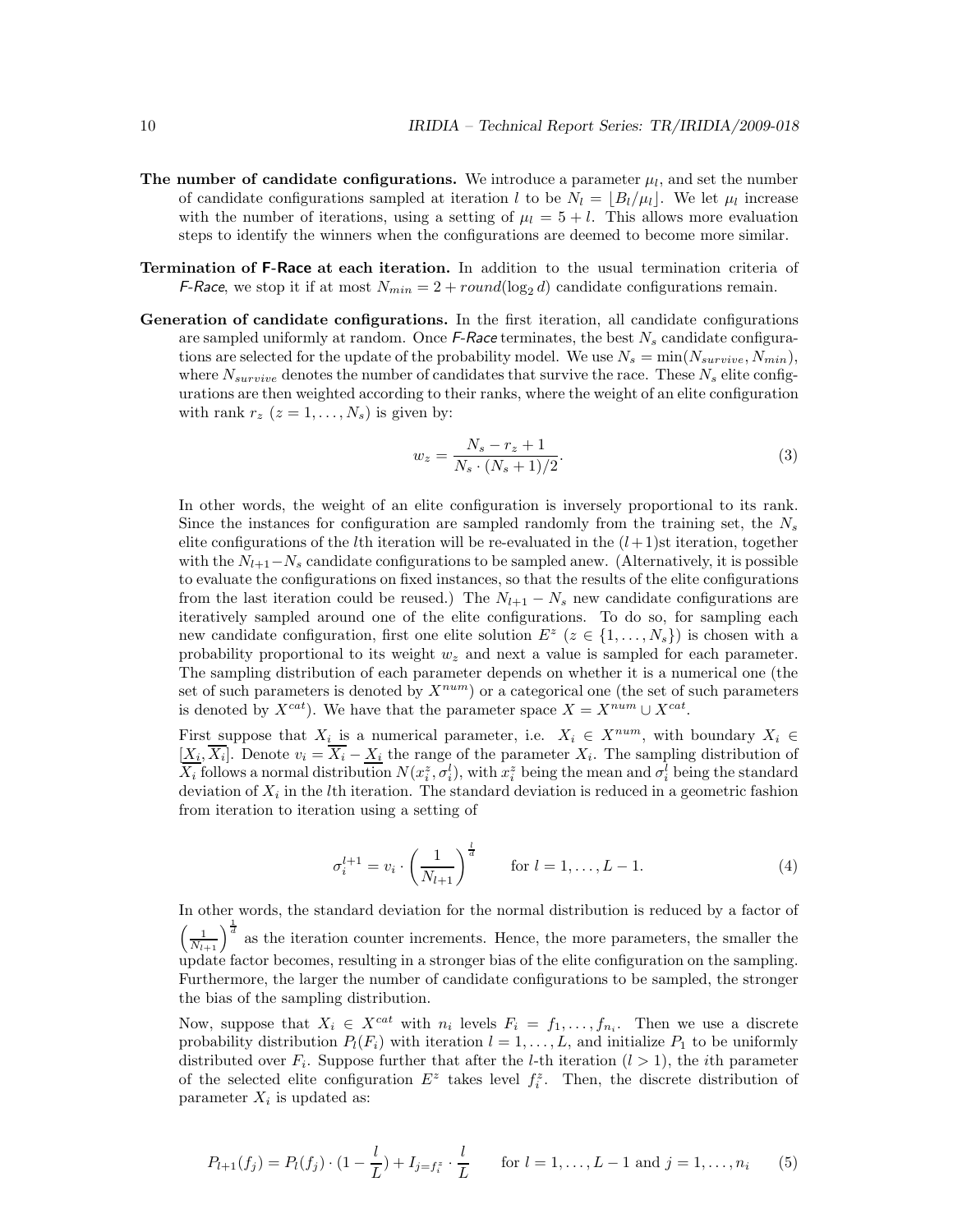where  $I$  is an indicator function; the bias of the elite configuration on the sampling distribution is getting stronger as the iteration counter increments.

The conditional parameters are sampled only when they are activated by their associated upper-level categorical parameter, and their sampling model is updated only when they appear in elite configurations.

#### 5 Case studies

In this section, we experimentally evaluate the presented variant of  $I/F$ -Race and we compare it in three case studies to  $F$ -Race(RSD) and  $F$ -Race(FFD).

All three case studies concern the configuration of ant colony optimization (ACO) algorithms applied to the traveling salesman problem (TSP). They are ordered according to the number of parameters to be tuned. In particular, they involve configuring  $MAX-MIN$  Ant System ( $MMS$ ), a particularly successful ACO algorithm [48], using four categorical parameters and configuring  $MMS$  using seven categorical parameters. Both case studies use the  $MMS$  implementation available in the ACOTSP software package.<sup>8</sup> The ACOTSP package implements several ACO algorithms for the TSP. The third case study uses the ACOTSP package as a black-box software and involves setting 12 mixed parameters. Among others, one of these parameters is the choice of which ACO algorithm should be used.

In all experiments we used Euclidean TSP instances with 750 nodes, where the nodes are uniformly distributed in a square of side length 10 000. We generated 1 000 instances for training and 300 for evaluating the winning configurations using the DIMACS instance generator [30]. The experiments were carried out on cluster computing nodes, each equipped with two quad-core XEON E5410 CPUs running at 2.33 GHz with  $2 \times 6$  MB second level cache and 8 GB RAM. The cluster was running under Cluster Rocks Linux version 4.2.1/CentOS 4. The programme was compiled with gcc-3.4.6-3, and only one CPU core was used for each run due to the sequential implementation of the ACOTSP software.

For each case study we have run a total of six experiments, which result by all six combinations of two different computation time limits allocated for each function evaluation to the ACOTSP software (five and twenty CPU seconds) and three values for the computational budget. The different levels of the computational budget have been chosen to examine the dependence of the possible advantage of I/F-Race as a function of the corresponding computational budget.

In each of the six experiments, 10 trials were run. Each trial is the execution of the configuration process (in our case, either F-Race(FFD), F-Race(RSD), or I/F-Race) together with a subsequent testing procedure. In the testing procedure, the final parameter setting returned by configuration process is evaluated on 300 test instances.

#### 5.1 Case Study 1, MMAS under four parameters

In this case study, we tune four parameters of  $MMS$ : the relative influence of pheromone trails α; the relative influence of heuristic information  $\beta$ ; the pheromone evaporation rate  $\rho$ ; and the number of ants, m.

In this first and the second case study, we discretize these numerical parameters and treat them as categorical ones. Each parameter is discretized by regular grids, resulting in a relatively large number of levels. Their ranges and number of levels as listed in Table 1.<sup>9</sup> The motivation for discretizing numerical parameters is to test whether  $I/F$ -Race is able to improve over  $F$ -Race(RSD) and  $F-Race(FFD)$  for categorical parameters; previously, it was already shown that  $I/F-Race$  gives advantages for numerical parameters [4].

The three levels of the computational budget chosen are  $6 \cdot 3^4 = 486, 6 \cdot 4^4 = 1536$  and  $6 \cdot 5^4 = 3750$ . In this way the candidate generation of F-Race(FFD) can be done by selecting

<sup>8</sup>The ACOTSP package is available at http://www.aco-metaheuristic.org/aco-code/.)

<sup>9</sup>For the other parameters, we use default values and we opted for an ACO version that does not use local search.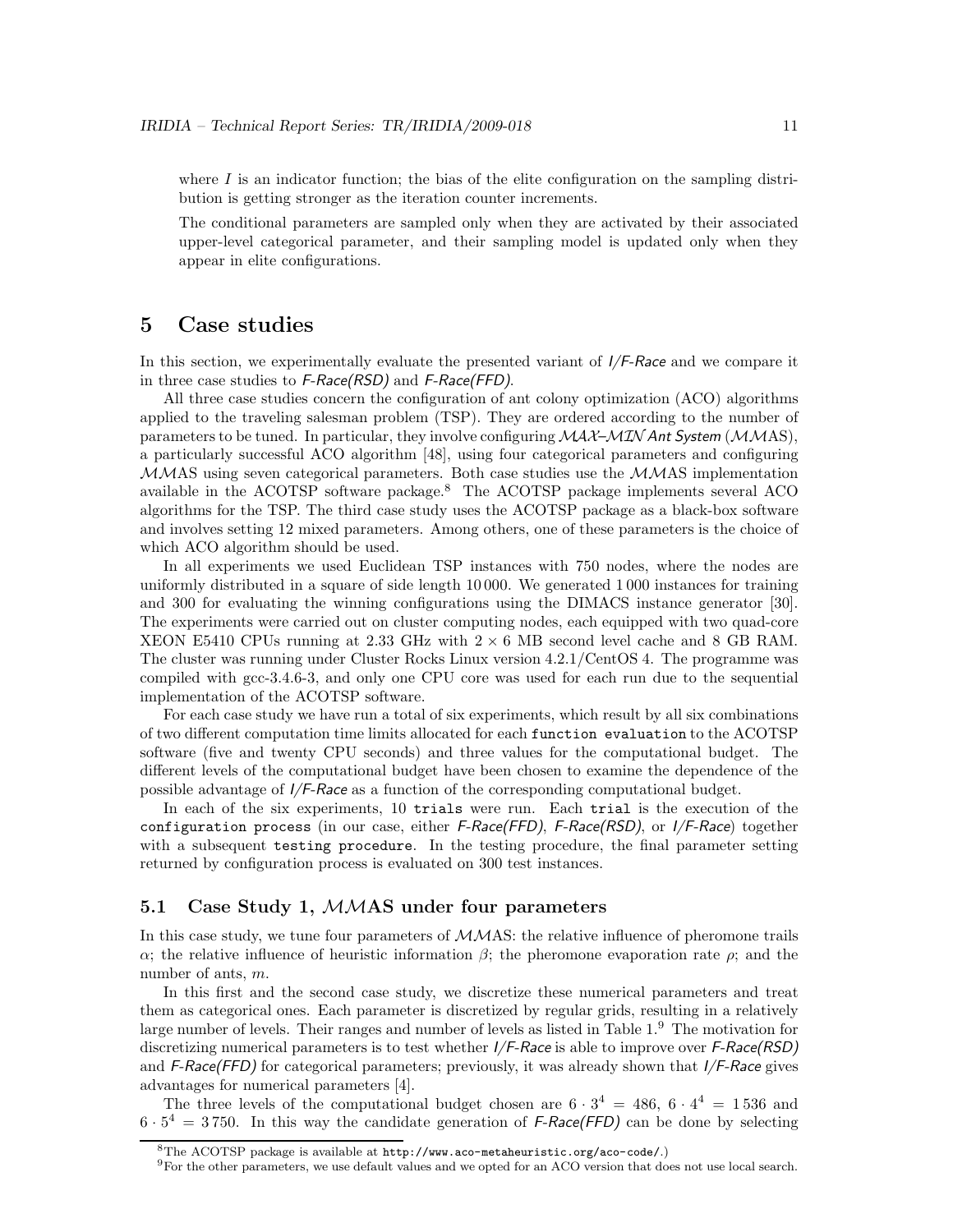Table 1: Given are the parameters, the original range considered before discretization and the number of levels considered after discretization for the first case study. The number of candidate parameter settings is 12 100.

| parameter | range         | $#$ levels |
|-----------|---------------|------------|
| $\alpha$  | [0.01, 5.00]  | 11         |
|           | [0.01, 10.00] | 11         |
| D         | [0.00, 1.00]  | 10         |
| m         | [5, 100]      | 10         |
|           |               |            |

Table 2: Computational results for configuring MMAS for the TSP with 4 discretized parameters for a computation time bound of 5 and 20 seconds, respectively. The column entries with the label per.dev shows the mean percentage deviation of each algorithm from the reference cost.  $+x$  ( $-x$ ) means that the solution cost of the algorithm is  $x\%$  more (less) than the reference cost. The column with the label max.bud gives the maximum number of evaluations given to each algorithm.

|                 | 5 seconds   | seconds<br>20 |         |
|-----------------|-------------|---------------|---------|
| algo            | per.dev     | per.dev       | max.bud |
| F-Race(FFD)     | $+0.85$     | $+0.79$       | 486     |
| F-Race(RSD)     | $-0.58$     | $-0.44$       | 486     |
| <i>I/F-Race</i> | $-0.26$     | $-0.34$       | 486     |
| F-Race(FFD)     | $+0.51$     | $+1.27$       | 1536    |
| F-Race(RSD)     | $-0.08$     | $-0.66$       | 1536    |
| I/F-Race        | $-0.42$     | $-0.61$       | 1536    |
| F-Race(FFD)     | $+0.40$     | $+0.71$       | 3750    |
| F-Race(RSD)     | $-0.12$     | $-0.27$       | 3750    |
| <i>I/F-Race</i> | $\bf -0.28$ | $-0.45$       | 3750    |

the same number of levels for each parameter, in our case three, four, and five. Without a priori knowledge, the level of each parameter is selected randomly in F-Race(FFD).

The experimental results are given in Table 2. The table shows the average percentage deviation of each algorithm from the reference cost, which for each instance is defined by the average cost across all candidate algorithms on that instance. The results of the algorithms tuned by F-Race(FFD), F-Race(RSD), and  $I/F$ -Race, are compared using the non-parametric pairwise Wilcoxon test with Holm adjustment, using blocking on the instances; the significance level chosen is 0.05. Results in boldface indicate that the corresponding configurations are statistically better than the ones of the two competitors.

In all experiments,  $I/F$ -Race and F-Race(RSD) significantly outperform F-Race(FFD). Overall,  $I/F$ -Race has a slight advantage over F-Race(RSD): in three of six experiments  $I/F$ -Race returns configurations that are significantly better than those found by  $F\text{-}Race(RSD)$ , while the opposite is true on only one experiment. The trend appears to be that with larger total budget, the advantage of I/F-Race over F-Race(RSD) increases. The reason for the relatively good performance of F- $Race(RSD)$  could be due to the fact that the parameter space is rather small (12100 candidate configurations) and that the number of levels (10 or 11) for each parameter is large.

#### 5.2 Case study 2, MMAS under seven parameters

In this case study we have chosen seven parameters. These are the same as in the first case study plus three additional parameters:  $\gamma$ , a parameter that controls the gap between the minimum and maximum pheromone trail value in  $MMS$ ,  $\gamma = \tau_{max}/(\tau_{min} \cdot instance\_size)$ ; nn, the number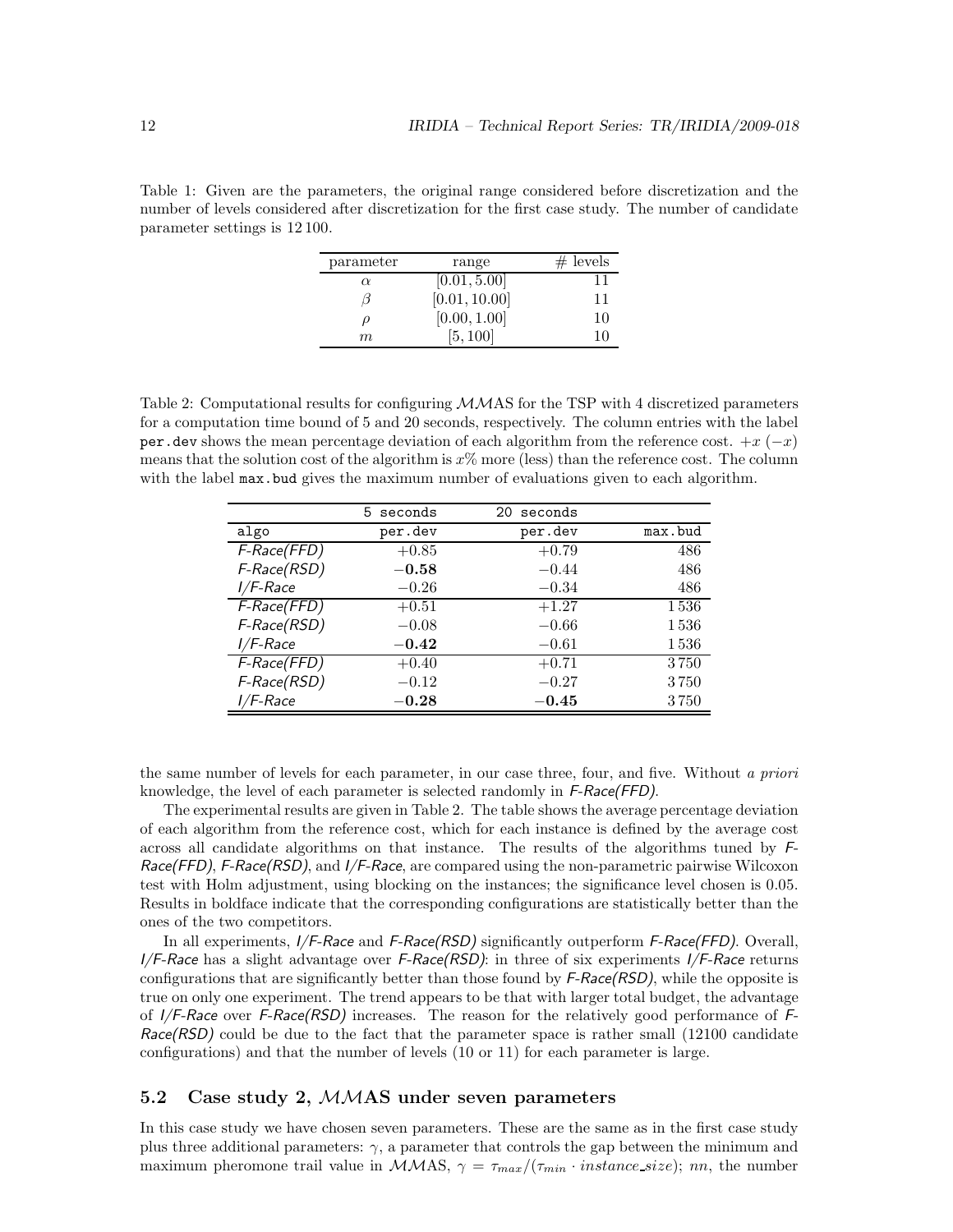Table 3: Given are the parameters, the original range considered before discretization and the number of levels considered after discretization for the first case study. The number of candidate parameter settings is 259 200.

| parameter | range         | #levels |
|-----------|---------------|---------|
| $\alpha$  | [0.01, 5.00]  | 5       |
| В         | [0.01, 10.00] | 6       |
| D         | [0.00, 1.00]  | 8       |
| $\gamma$  | [0.01, 5.00]  | 6       |
| m         | [5, 100]      | 5       |
| nn        | [5, 50]       |         |
| q0        | [0.0, 1.0]    |         |

Table 4: Computational results for configuring  $MMS$  for TSP with seven categorical parameters in 5 and 20 CPU seconds. For an explanation of the table entries see the caption of Table 2.

|                 | 5 seconds | seconds<br>20 |         |
|-----------------|-----------|---------------|---------|
| algo            | per.dev   | per.dev       | max.bud |
| F-Race(FFD)     | $+9.33$   | $+4.61$       | 768     |
| F-Race(RSD)     | $-4.49$   | $-1.35$       | 768     |
| <i>I/F-Race</i> | $-4.84$   | $-3.25$       | 768     |
| F-Race(FFD)     | $+1.58$   | $+2.11$       | 1728    |
| F-Race(RSD)     | $-0.49$   | $-0.78$       | 1728    |
| <i>I/F-Race</i> | $-1.10$   | $-1.33$       | 1728    |
| F-Race(FFD)     | $+0.90$   | $+2.38$       | 3888    |
| F-Race(RSD)     | $-0.27$   | $-0.33$       | 3888    |
| I/F-Race        | $-0.63$   | $-2.05$       | 3888    |

of nearest neighbors used in the solution construction phase; and  $q_0$ , the probability of selecting the best neighbor deterministically in the pseudo-random proportional action choice rule; for a detailed definition see [26].

The parameters are discretized using the ranges and number of levels given in Table 3. Note that in comparison to the previous experiment, the parameter space is more than one order of magnitude larger  $(259\,200 \gg 12\,100)$ . Besides, there is smaller number of levels for each parameter, usually between four to nine. We use the same experimental setup as in the previous section, except that for the computational budget, we choose  $6 \cdot 2^7 = 768$  such that each parameter in F-Race(FFD) has two levels,  $6 \cdot 2^5 \cdot 3^2 = 1728$ , such that in F-Race(FFD), five parameters will have two levels and the other two three levels, and  $6 \cdot 2^3 \cdot 3^4 = 3888$ , such that in F-Race(FFD), three parameters will have two levels, and the other four parameters have three levels.

The experimental results are listed in Table 4 and the results are analyzed in a way analogous to case study 1. The results clearly show that  $I/F$ -Race significantly outperforms  $F$ -Race(FFD) and  $F\text{-}Race(RSD)$  in each experiment. As expected, also  $F\text{-}Race(RSD)$  outperforms  $F\text{-}Race(FED)$ significantly.

#### 5.3 Case study 3, ACOTSP under twelve parameters

In a final experiment, 12 parameters of the ACOTSP software are examined. This configuration task is the most complex and it requires the setting of categorical as well as numerical parameters.

Among these parameters, firstly two categorical parameters have to be determined, (i) the choice of the ACO algorithm, among the five variants  $MMS$ , ant colony system (ACS), rank-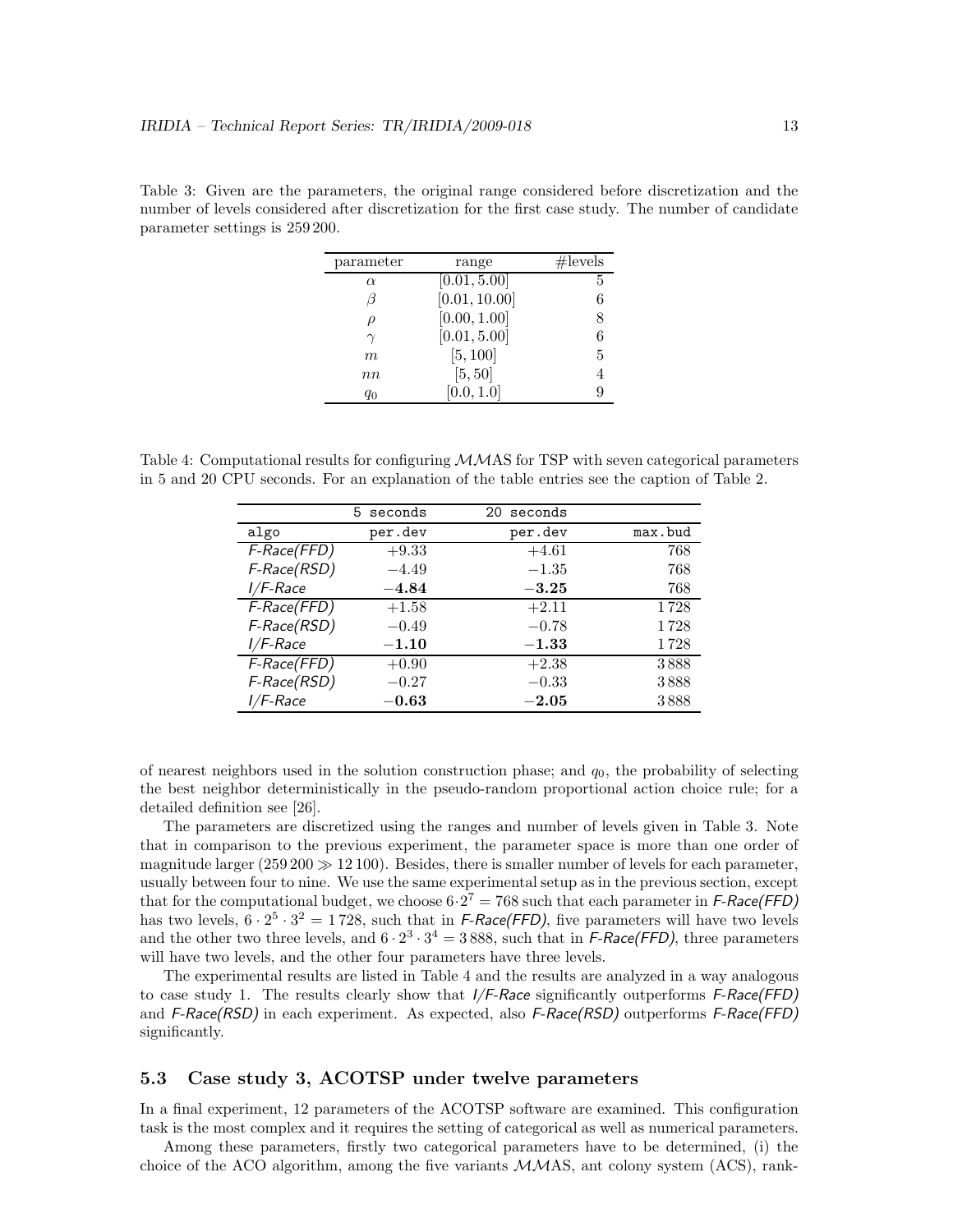|             | 5 seconds | 20 seconds |         |
|-------------|-----------|------------|---------|
| algo        | per.dev   | per.dev    | max.bud |
| F-Race(RSD) | $+0.06$   | $+0.005$   | 1500    |
| $I/F$ -Race | $-0.06$   | $-0.005$   | 1500    |
| F-Race(RSD) | $+0.04$   | $+0.009$   | 3000    |
| $I/F$ -Race | $-0.04$   | $-0.009$   | 3000    |
| F-Race(RSD) | $+0.07$   | $-0.001$   | 6000    |
| $I/F$ -Race | $-0.07$   | $+0.001$   | 6000    |

Table 5: Computational results for configuring MMAS for TSP with 12 parameters in 5 and 20 CPU seconds. For an explanation of the table entries see the caption of Table 2.

based ant system (RAS), elitist ant system (EAS), ant system (AS); (ii) the local search type  $l$ , including four levels: no local search, 2-opt, 2.5-opt, and 3-opt. All the ACO construction algorithms share the three continuous parameter  $\alpha$ ,  $\beta$ , and  $\rho$ , and two quasi-continuous parameters m and nn, which have been introduced before. Moreover, five conditional parameters are considered: (i) the continuous parameter  $q_0$  (introduced in Sec. 5.2) is only in effect when ACS is deployed; (ii) the quasi-continuous  $rasrank$ , is only in effect when RAS is chosen; (iii) the quasi-continuous eants is only in effect when EAS is applied; (iv) the quasi-continuous parameter nnls is only in effect when local search is used, namely either 2-opt, 2.5-opt or 3-opt;  $(v)$  the categorical parameter dlb is only in effect when local search is used. Here, only  $F$ -Race(RSD) and  $I/F$ -Race are tested because F-Race(FFD) has so far already been outperformed by the other two variants, and, due to the large number of parameters, running F-Race(FFD) becomes infeasible. As computational budgets we adopted 1 500, 3 000 and 6 000 function evaluations. The experimental results are given in Table 5. The two algorithms  $F\text{-}Race(RSD)$  and  $I/F\text{-}Race$  are compared using the non-parametric pairwise Wilcoxon test using a 0.05 significance level. The statistical comparisons show that I/F-Race is again dominating. It is significantly better performing in five out of six experiments; only in one case no statistically significant difference can be identified. However, the quality differences in this set of experiments are quite small, usually below  $0.1\%$  in the five CPU seconds case, while in the 20 CPU seconds case the difference is below 0.01%. This shows that the solution quality is not very sensitive to the parameter settings. This is usually the case when a strong local search such as 3-opt is used.

## 6 A review of F-Race applications

F-Race has received significant attention as it is witnessed by the 99 citations to the first article on F-Race [14] in the google scholar database as of June 2009. In what follows, we give an overview of researches that applied F-Race in various contexts.

Fine-tuning algorithms. The by far most common use of F-Race is to use it as a method to finetune an existing or a recently developed algorithm. Often, the tuning through *F-Race* is also done before comparing the performance of various algorithms. In fact, this latter usage is important to make reasonably sure that performance differences between algorithms are not simply due to an uneven tuning.

A significant fraction of the usages of F-Race is due to researchers either involved in the development of the F-Race method or by their collaborators. In fact, F-Race has been developed in the research for the Metaheuristics Network, an EU-funded research and training network on the study of metaheuristics. Various applications there have been for configuring different metaheuristics for the university-course timetabling problem [20, 32, 43] and also for various other problems [18, 21, 24, 42, 44].

Soon after these initial applications, F-Race has also been adopted by a number of other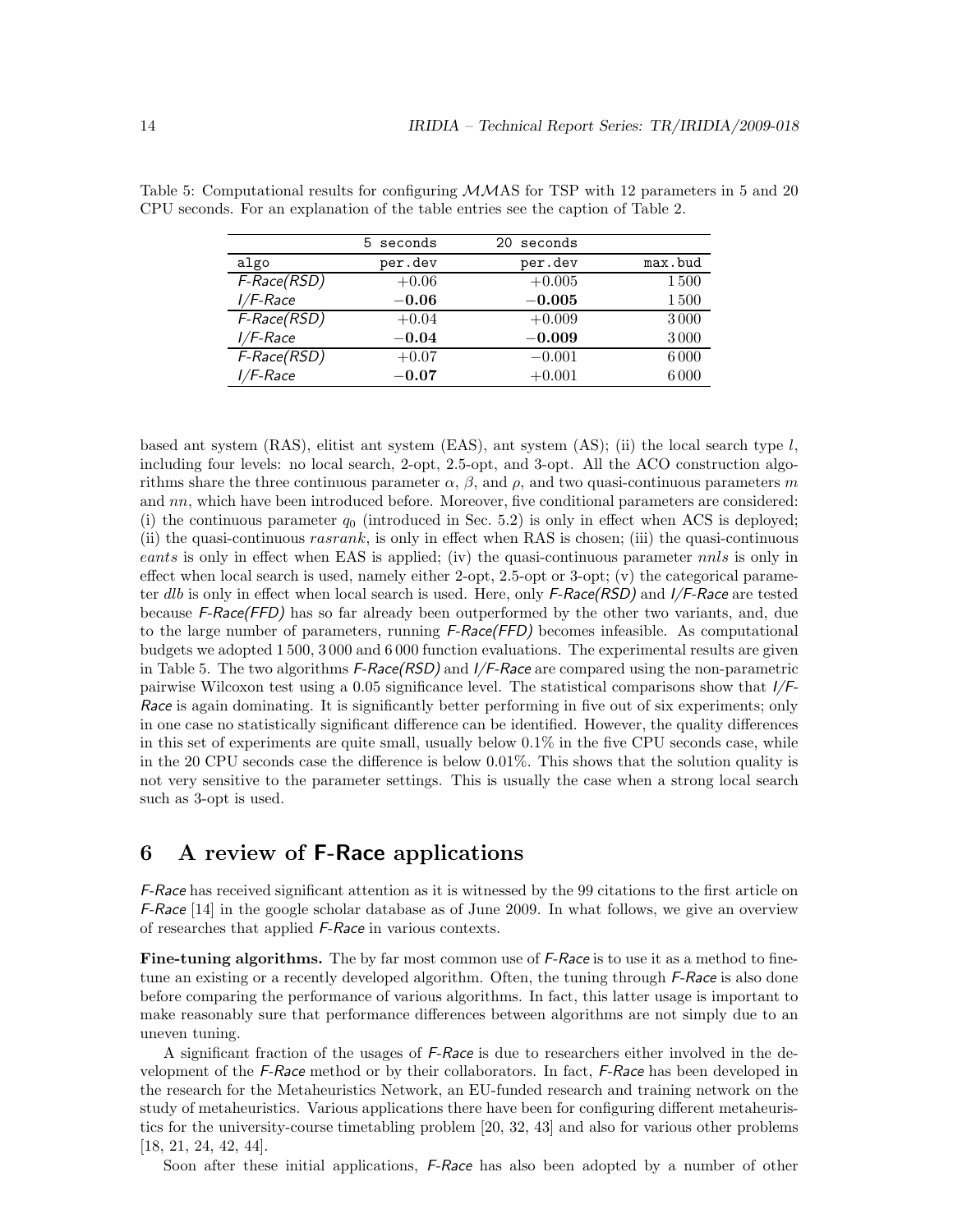researchers. Most applications focus on configuring SLS methods for combinatorial optimization problems [9, 2, 25, 27, 31, 40, 41]. However, also other applications have been considered including the tuning of algorithms for training neural networks [15, 47], or the tuning of parameters of a control system for simple robots [37, 38].

Industrial applications. Few researches have evaluated *F-Race* in pilot studies for industrial applications. The first has been a feasibility study, where  $F$ -Race was used to configure a commercial solver for vehicle routing and scheduling problems, which has been developed by the software company SAP. In this research, six configuration tasks have been considered that ranged from the study of specific parameters, which determined the frequency of the application of some important operators of the program, to the configuration of the SLS method that was used in the software package. F-Race was compared to a strategy that after each fixed number of instances discarded a fixed percentage of the worst candidate configurations, showing, as expected, advantages for F-Race when the performance differences between configurations were stronger. Some results of this study have been published in [7]; more details are available in a master thesis [6].

Yuan et al. [52] have adopted *F-Race* to configure several algorithms for a highly constrained train scheduling problem arising at Deutsche Bahn AG. A comparison of various tuned algorithms identified an iterated greedy algorithm as the most promising one.

Algorithm development. F-Race has occasionally also been used to explicitly support the algorithm development process. A first example is described by Chiarandini et al. [19] who used F-Race to design a hybrid metaheuristic for the university-course timetabling problem. In their work they have adopted  $F$ -Race in a semi-automatic way. They observed the algorithm candidates that were maintained in a race and based on this information they generated new algorithm candidates that were then manually added to the ongoing race. In fact, one of these newly injected candidate algorithms was finally the best performing algorithm in an international timetabling competition (see also http://www.idsia.ch/Files/ttcomp2002).

The PhD work of Matthijs den Besten [24] provides an empirical investigation into the application of ILS to solve a range of deterministic scheduling problems with tardiness penalties. Racing, in general, and  $F$ -Race, in particular, is a very important ingredient throughout the algorithm development and calibration. The ILS algorithms are built in a modular way and F-Race is applied to assess each combination of modular components of the algorithm.

Comparison of F-Race to other methods There have been some comparisons of F-Race with other racing algorithms. Some preliminary results comparing  $F-Race$  and t-test based racing techniques are presented by Birattari  $[11, 12]$ , showing that  $F$ -Race typically performs best.

Yuan and Gallagher [49] discuss the use of *F-Race* for the empirical evaluation of evolutionary algorithms. They also use an algorithm called A-Race, where the family-wise test is based on the analysis of variance (ANOVA) method. From the experiments they conduct, they conclude that their version of an F-Race obtains better results than A-Race.

Caelen and Bontempi in their work [17] compare five techniques from various communities on a model selection task. The techniques compared are (i) a two-stage selection technique proposed in the stochastic simulation community, (ii) a stochastic dynamic programming approach conceived to address the multi-armed bandit problem, (iii) a racing method, (iv) a greedy approach, (v) a roundsearch technique. F-Race is mentioned and applied for comparison purposes. The comparison results shows that the bandit strategy yields the most promising performance when the sample size is small, but F-Race outperforms other techniques when the sample size is sufficiently large.

Extensions and Hybrids of F-Race. The F-Race algorithm has been adopted as a module integrated into an ACO algorithm framework for tackling combinatorial optimization problems under uncertainty [13]. The resulting algorithm is called  $ACO/F$ -Race and it uses F-Race to determine the best of a set of candidate solutions generated by the ACO algorithm. In later work by Balaprakash et al. [3] on the application of estimation-based ACO algorithms to the probabilistic traveling salesman problem the Friedman test is replaced by an ANOVA.

Yuan and Gallagher [50, 51] propose an approach to tune evolutionary algorithms by hybridizing Meta-EA and F-Race. Meta-EA is an approach that uses various genetic operators to tune the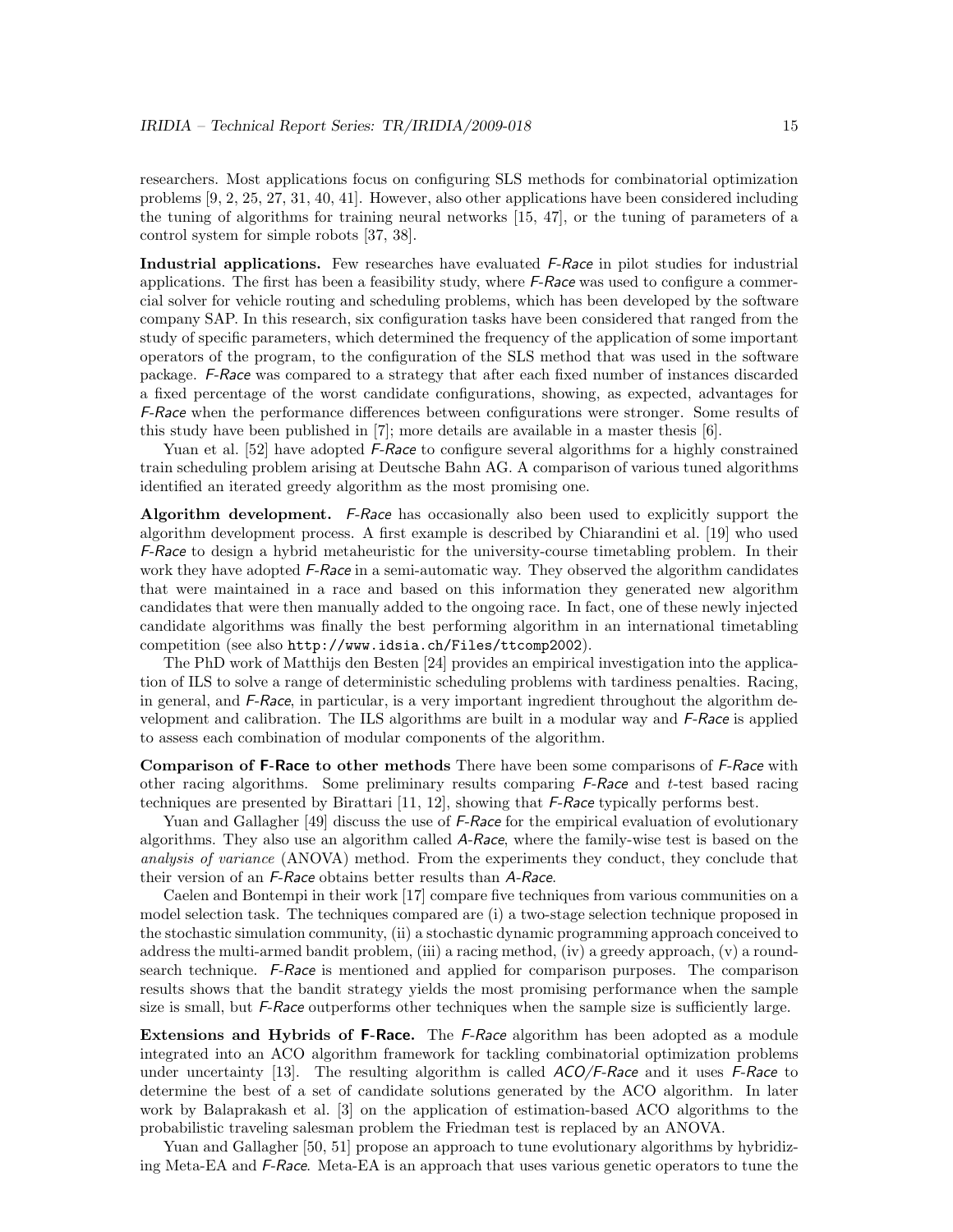parameters of EAs. It is reported that one major difficulty in Meta-EA is that it cannot handle effectively categorical parameters. These categorical parameters are usually handled in Meta-EA by pure random search. The proposed hybridization uses Meta-EA to evolve part of the numerical parameters and leave the categorical parameters for F-Race. Experiment show that Meta-EA plus F-Race required only around 12% of the computational effort taken by Meta-EA plus random search.

#### 7 Summary and Outlook

In this article, we have presented the algorithm configuration problem that F-Race tackles and have given a detailed review of the method. F-Race essentially is selection method of the best algorithm configuration under stochastic evaluations. As such, it is a method that is independent of the way the candidate configurations are sampled. In a next step, we have introduced the family of iterated F-Race algorithms, where the sampling of new candidate configurations is done through probability models that are iteratively refined.

There is a significant number of possible extensions and adaptations of the *F-Race* method. In fact, any mixed-integer (stochastic) optimization techniques could at least in principle provide the sampling method for an iterated F-Race. A part of our current research is actually devoted to this observation. We are currently studying the usage of F-Race on top of continuous optimization methods and first results show statistically significant advantages over strategies using a fixed sample size. Combinations of  $F$ -Race with other methods for parameter tuning such as SPO [5] and local search approaches [29] may also be useful. Finally, we believe that the ideas on which F-Race is based can be also fruitful for other tasks than algorithm tuning. In fact, we envision that especially applications to stochastic optimization problems may benefit very much,  $ACO/F$ -Race [13] being a first such successful example.

#### Acknowledgements

This work has been supported by META-X, an ARC project funded by the French Community of Belgium. The authors acknowledge support from the fund for scientific research F.R.S.-FNRS of the French Community of Belgium, of which they are research associates (MB and TS), or aspirant (ZY), respectively.

#### References

- [1] B. Adenso-Diaz and M. Laguna. Fine-tuning of algorithms using fractional experimental designs and local search. Operations Research, 54(1):99–114, 2006.
- [2] P. Balaprakash, M. Birattari, T. Stützle, and M. Dorigo. Adaptive sample size and importance sampling in estimation-based local search for the probabilistic traveling salesman problem. European Journal of Operational Research, 199(1):98–110, 2009.
- [3] P. Balaprakash, M. Birattari, T. Stützle, Z. Yuan, and M. Dorigo. Ant colony optimization and estimation-based local search for the probabilistic traveling salesman problem. Swarm Intelligence, 3(3):223–242, 2009.
- [4] P. Balaprakash, M. Birattari, and T. Stützle. Improvement strategies for the F-Race algorithm: Sampling design and iterative refinement. In T. Bartz-Beielstein et al., editors, Hybrid Metaheuristics, 4th International Workshop, HM 2007, volume 4771 of Lecture Notes in Computer Science, pages 108–122. Springer Verlag, Berlin, Germany, 2007.
- [5] T. Bartz-Beielstein. Experimental Research in Evolutionary Computation. Springer Verlag, Berlin, Germany, 2006.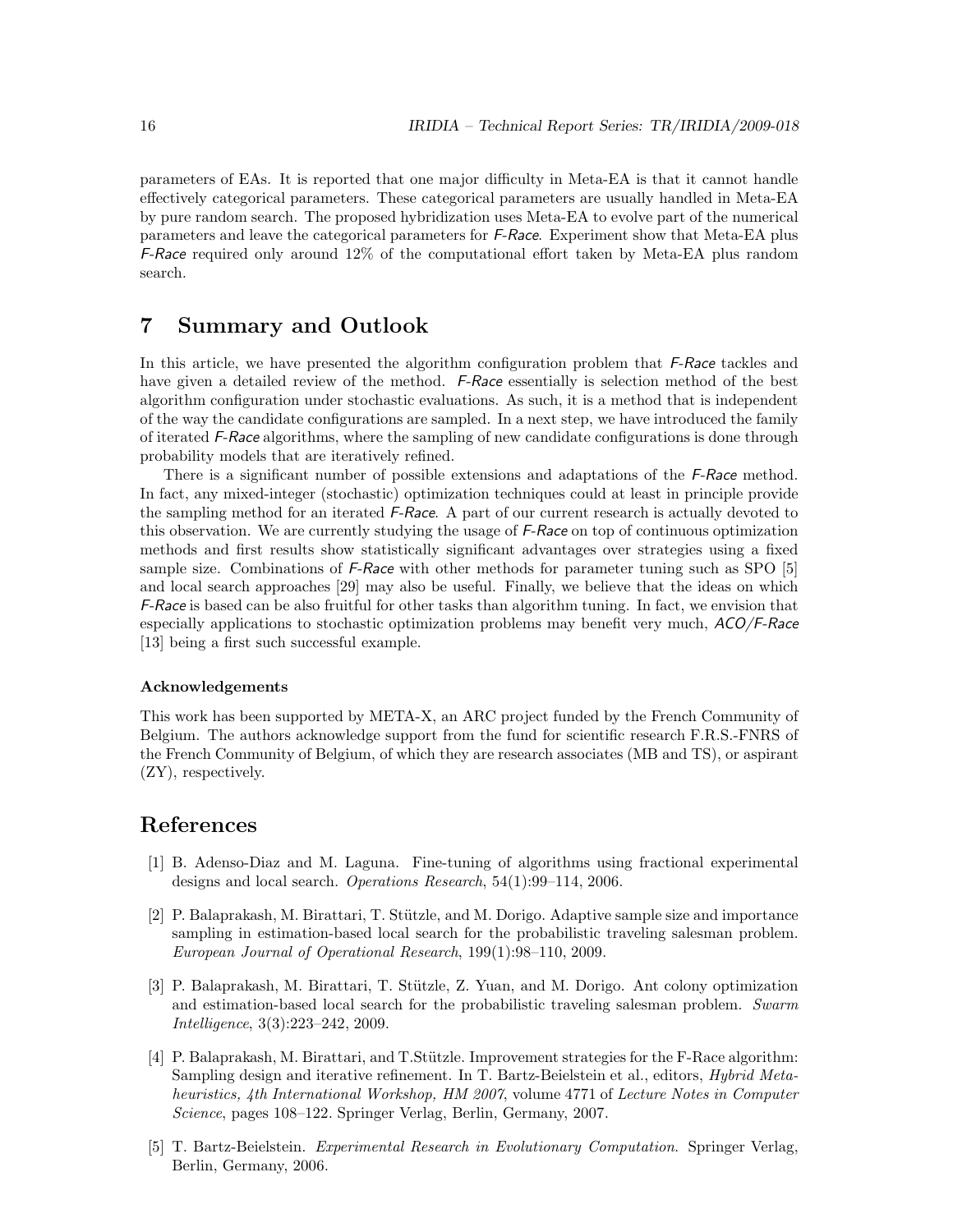- [6] S. Becker. Racing-Verfahren für Tourenplanungsprobleme. Diplomarbeit, Technische Universität Darmstadt, Darmstadt, Germany, 2004.
- [7] S. Becker, J. Gottlieb, and T. Stützle. Applications of racing algorithms: An industrial perspective. In E.-G. Talbi et al., editors, Artificial Evolution: 7th International Conference, Evolution Artificielle, EA 2005, volume 3871 of Lecture Notes in Computer Science, pages 271–283, Lille, France, 2005. Springer Verlag, Berlin, Germany.
- [8] P. Billingsley. Probability and Measure. John Wiley & Sons, New York, NY, USA, second edition, 1986.
- [9] M. S. bin Hussin, T. Stützle, and M. Birattari. A study of stochastic local search algorithms for the quadratic assignment problems. In E. Ridge et al., editors, Proceedings of SLS-DS 2007, Doctoral Symposium on Engineering Stochastic Local Search Algorithms, pages 11–15, Brussels, Belgium, September 2007.
- [10] M. Birattari. On the estimation of the expected performance of a metaheuristic on a class of instances. How many instances, how many runs? Technical Report TR/IRIDIA/2004-001, IRIDIA, Université Libre de Bruxelles, Brussels, Belgium, 2004.
- [11] M. Birattari. The Problem of Tuning Metaheuristics as Seen from a Machine Learning Perspective. PhD thesis, Université Libre de Bruxelles, Brussels, Belgium, 2004.
- [12] M. Birattari. Tuning Metaheuristics: A Machine Learning Perspective, volume 197 of Studies in Computational Intelligence. Springer Verlag, Berlin, Germany, 2009.
- [13] M. Birattari, P. Balaprakash, and M. Dorigo. The ACO/F-Race algorithm for combinatorial optimization under uncertainty. In K. F. Doerner et al., editors, Metaheuristics - Progress in Complex Systems Optimization, Operations Research/Computer Science Interfaces Series, pages 189–203. Springer Verlag, Berlin, Germany, 2007.
- [14] M Birattari, T. Stützle, L. Paquete, and K. Varrentrapp. A racing algorithm for configuring metaheuristics. In W. B. Langdon et al., editors, GECCO 2002: Proceedings of the Genetic and Evolutionary Computation Conference, pages 11–18. Morgan Kaufmann Publishers, San Francisco, CA, 2002.
- [15] C. Blum and K. Socha. Training feed-forward neural networks with ant colony optimization: An application to pattern classification. In N. Nedjah et al., editors, *Proceedings of Fifth In*ternational Conference on Hybrid Intelligent Systems (HIS'05), pages 233–238, Los Alamitos, CA, USA, 2005. IEEE Computer Society.
- [16] K.P. Burnham and D.R. Anderson. Model selection and multimodel inference: a practical information-theoretic approach. Springer, 2002.
- [17] O. Caelen and G. Bontempi. How to allocate a restricted budget of leave-one-out assessments for effective model selection in machine learning: a comparison of state-of-the-art techniques. In K. Verbeeck et al., editors, *Proceedings of the 17th Belgian-Dutch Conference on Artificial* Intelligence (BNAIC'05), pages 51–58, Brussels, Belgium, 2005.
- [18] M. Chiarandini. Stochastic local search methods for highly constrained combinatorial optimisation problems. PhD thesis, Technische Universität Darmstadt, Darmstadt, Germany, 2005.
- [19] M. Chiarandini, M. Birattari, K. Socha, and O. Rossi-Doria. An effective hybrid algorithm for university course timetabling. Journal of Scheduling, 9(5):403–432, 2006.
- [20] M. Chiarandini and T. Stützle. Experimental evaluation of course timetabling algorithms. Technical Report AIDA-02-05, FG Intellektik, FB Informatik, Technische Universität Darmstadt, Darmstadt, Germany, 2002.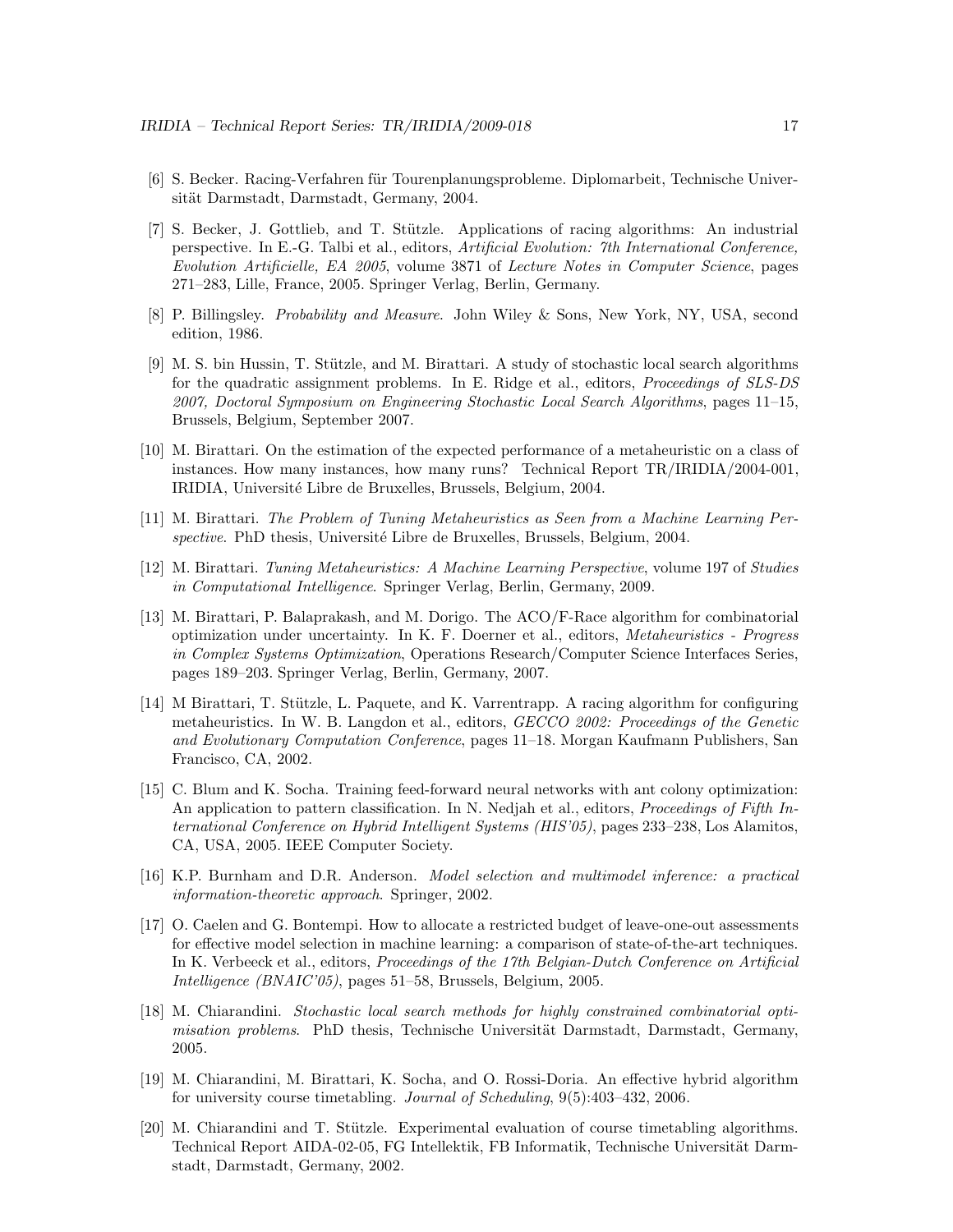- $[21]$  M. Chiarandini and T. Stützle. Stochastic local search algorithms for graph set t-colouring and frequency assignment. Constraints, 12(3):371–403, 2007.
- [22] W. J. Conover. Practical Nonparametric Statistics. John Wiley & Sons, New York, NY, USA, third edition, 1999.
- [23] A. Dean and D. Voss. Design and Analysis of Experiments. Springer Verlag, New York, NY, USA, 1999.
- [24] M. L. den Besten. Simple Metaheuristics for Scheduling. An empirical investigation into the application of iterated local search to deterministic scheduling problems with tardiness penalities. PhD thesis, FG Intellektik, FB Informatik, TU Darmstadt, 2004.
- [25] L. Di Gaspero and A. Roli. Stochastic local search for large-scale instances of the haplotype inference problem by pure parsimony. Journal of Algorithms, 63(1-3):55–69, 2008.
- [26] M. Dorigo and T. Stützle. Ant colony optimization. MIT Press, Cambridge, MA, 2004.
- [27] L. Di Gaspero, G. di Tollo, A. Roli, and A. Schaerf. Hybrid local search for constrained financial portfolio selection problems. In Integration of AI and OR Techniques in Constraint Programming for Combinatorial Optimization Problems, volume 4510 of Lecture Notes in Computer Science, pages 44–58. Springer Verlag, Berlin, Germany, 2007.
- [28] H. H. Hoos and T. Stützle. Stochastic Local Search. Foundations and Applications. Morgan Kaufmann Publishers, San Francisco, CA, USA, 2004.
- [29] Frank Hutter, Holger H. Hoos, and Thomas Stützle. Automatic algorithm configuration based on local search. In R. C. Holte et al., editors, Proceedings of the 22nd Conference on Artificial Intelligence (AAAI), pages 1152–1157. AAAI Press / The MIT Press, Menlo Park, CA, USA, 2007.
- [30] D. S. Johnson, L. A. McGeoch, C. Rego, and F. Glover. 8th DIMACS implementation challenge. http://www.research.att.com/<sup>∼</sup>dsj/chtsp/ (webpage last visited in April 2009).
- [31] R. Lenne, C. Solnon, T. Stützle, E. Tannier, and M. Birattari. Effective stochastic local search algorithms for the genomic median problem. In E. Ridge et al., editors, Proceedings of SLS-DS 2007, Doctoral Symposium on Engineering Stochastic Local Search Algorithms, pages 1–5, Brussels, Belgium, September 2007.
- [32] M. Manfrin. Metaeuristiche per la costruzione degli orari dei corsi universitari. Tesi di Laurea, Università degli Studi di Firenze, Firenze, Italy, 2003. In Italian.
- [33] O. Maron. Hoeffding races: Model selection for MRI classification. Master's thesis, The Massachusetts Institute of Technology, Cambridge, MA, USA, 1994.
- [34] O. Maron and A. W. Moore. Hoeffding races: Accelerating model selection search for classification and function approximation. In J. D. Cowan et al., editors, Advances in Neural Information Processing Systems, volume 6, pages 59–66, San Francisco, CA, USA, 1994. Morgan Kaufmann Publishers.
- [35] O. Maron and A. W. Moore. The racing algorithm: Model selection for lazy learners. Artificial Intelligence Review, 11(1–5):193–225, 1997.
- [36] D. C. Montgomery. Design and Analysis of Experiments. John Wiley & Sons, New York, NY, USA, fifth edition, 2000.
- [37] S. Nouyan. Teamwork in a Swarm of Robots An Experiment in Search and Retrieval. PhD thesis, Université Libre de Bruxelles, Brussels, Belgium, 2008.